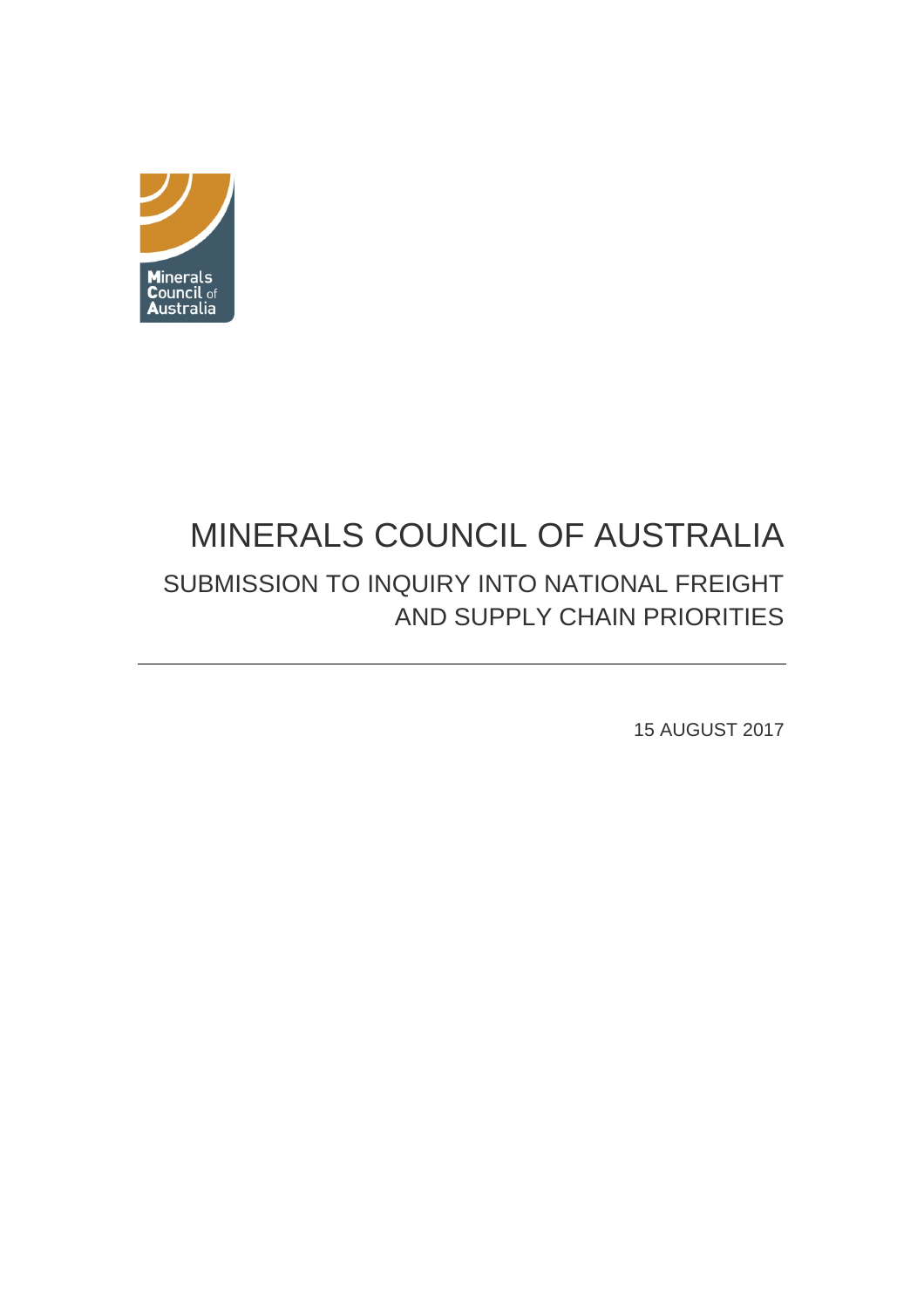## **TABLE OF CONTENTS**

|  | Importance of minimum effective regulation and effective competition policy11      |  |
|--|------------------------------------------------------------------------------------|--|
|  |                                                                                    |  |
|  | The HVCCC: A unique, voluntary solution to a complex coordination problem 15       |  |
|  |                                                                                    |  |
|  |                                                                                    |  |
|  | The contestability provision diminishes productivity and increases uncertainty  18 |  |
|  |                                                                                    |  |
|  |                                                                                    |  |
|  |                                                                                    |  |
|  |                                                                                    |  |
|  |                                                                                    |  |
|  |                                                                                    |  |
|  |                                                                                    |  |
|  |                                                                                    |  |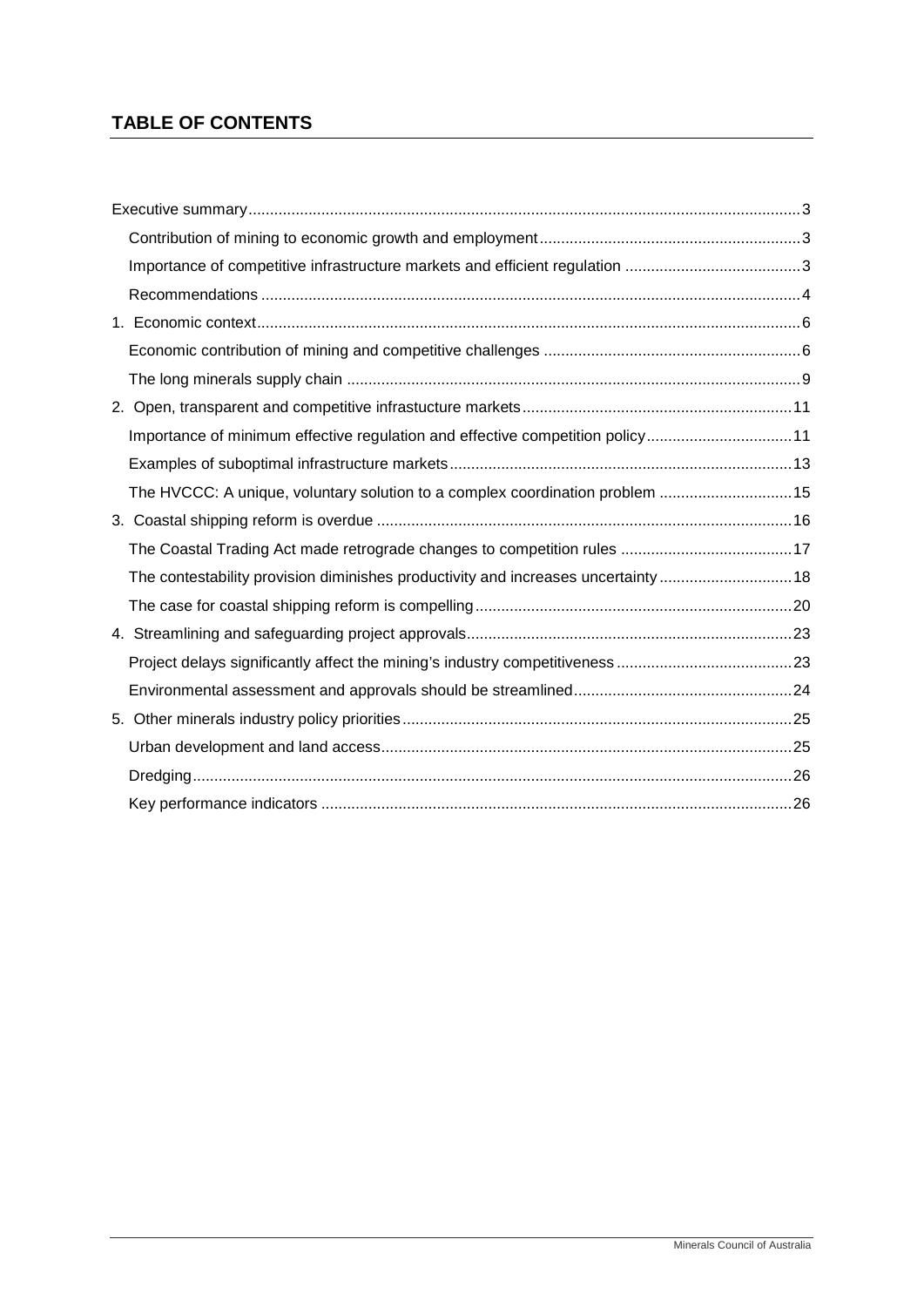## <span id="page-2-0"></span>**EXECUTIVE SUMMARY**

The Minerals Council of Australia welcomes the opportunity to provide a submission to the Australian Government's inquiry into freight and supply chain priorities. Australian minerals companies are involved in all aspects of the supply chain – road, rail and sea transport.

#### <span id="page-2-1"></span>**Contribution of mining to economic growth and employment**

The Australian mining industry remains a pillar of the Australian economy. Australia's resources sector remains the nation's largest source of export revenue – accounting for 73 per cent of Australia's merchandise trade in 2016-17. Iron ore and coal are Australia's top two exports by value.

A report by Deloitte Access Economics (commissioned by the MCA) found that the total economic contribution of Australia's mining and mining equipment, technology and services (METS) sector was \$236.8 billion in 2015-16, equivalent to around 15 per cent of the Australia's gross domestic product (GDP). Mining and METS activities support a total of 1.1 million jobs across Australia, representing approximately 10 per cent of total employment. (Deloitte's estimates include exploration, minerals extraction and metal refining, but exclude oil and gas.)

Because mining in Australia is capital-intensive, the industry's capital productivity has a large bearing on its multifactor productivity (i.e., the growth of output above the growth of labour and capital combined). Between 2006-07 and 2015-16, the resources sector (including oil and gas) undertook unparalleled investment in new mines, equipment and infrastructure with a corresponding net capital stock of \$841 billion in June 2016.

The resources sector workforce has benefitted from substantial investments made over the past decade. The expanded capital stock has underpinned average weekly earnings of resource sector workers increasing 66 per cent over the past decade to \$2,635, 77 per cent higher than the average for other industries.

#### <span id="page-2-2"></span>**Importance of competitive infrastructure markets and efficient regulation**

Australian minerals companies operate in a global industry where prices are highly transparent and there is intense competition – both from other commodity exporters and from domestic suppliers in customer countries. The timely provision of export infrastructure is critical to the future growth and competitiveness of Australia's minerals industry. Governments have a responsibility to foster open, transparent and competitive infrastructure markets. Regulation should only be used where a market failure is evident and there is evidence that government intervention can effectively and efficiently remedy that failure.

At the same time, governments must be alert to differing industry characteristics that give rise to differing regulatory challenges and economic consequences. In the Australian minerals industry, an example relates to the structural differences that characterise the vertically integrated, privately owned single-user systems in west coast iron ore operations, in contrast to the multi-owner, multi-user rail and port facilities in the east coast coal industry.

Bottleneck challenges associated with the recent mining investment boom point to greater risk of inefficient outcomes in the case of multi-user, multi-owner infrastructure networks as compared to single-user, single-owner, integrated infrastructure. This underlines the need for careful analysis of the role competition policy can and should play in promoting efficient outcomes.

The Hunter Valley Coal Chain Coordinator (HVCCC) exemplifies how cooperation in the operation of multi-user supply chain infrastructure can enhance efficiency and exports where participants have differing interests. The HVCCC emerged as a voluntary solution to a complex coordination problem by all participants and had to be authorised by the Australian Competition and Consumer Commission. It has achieved significant positive outcomes for the coal industry in the Hunter Valley by ensuring a reliable and efficient supply chain (Box 5).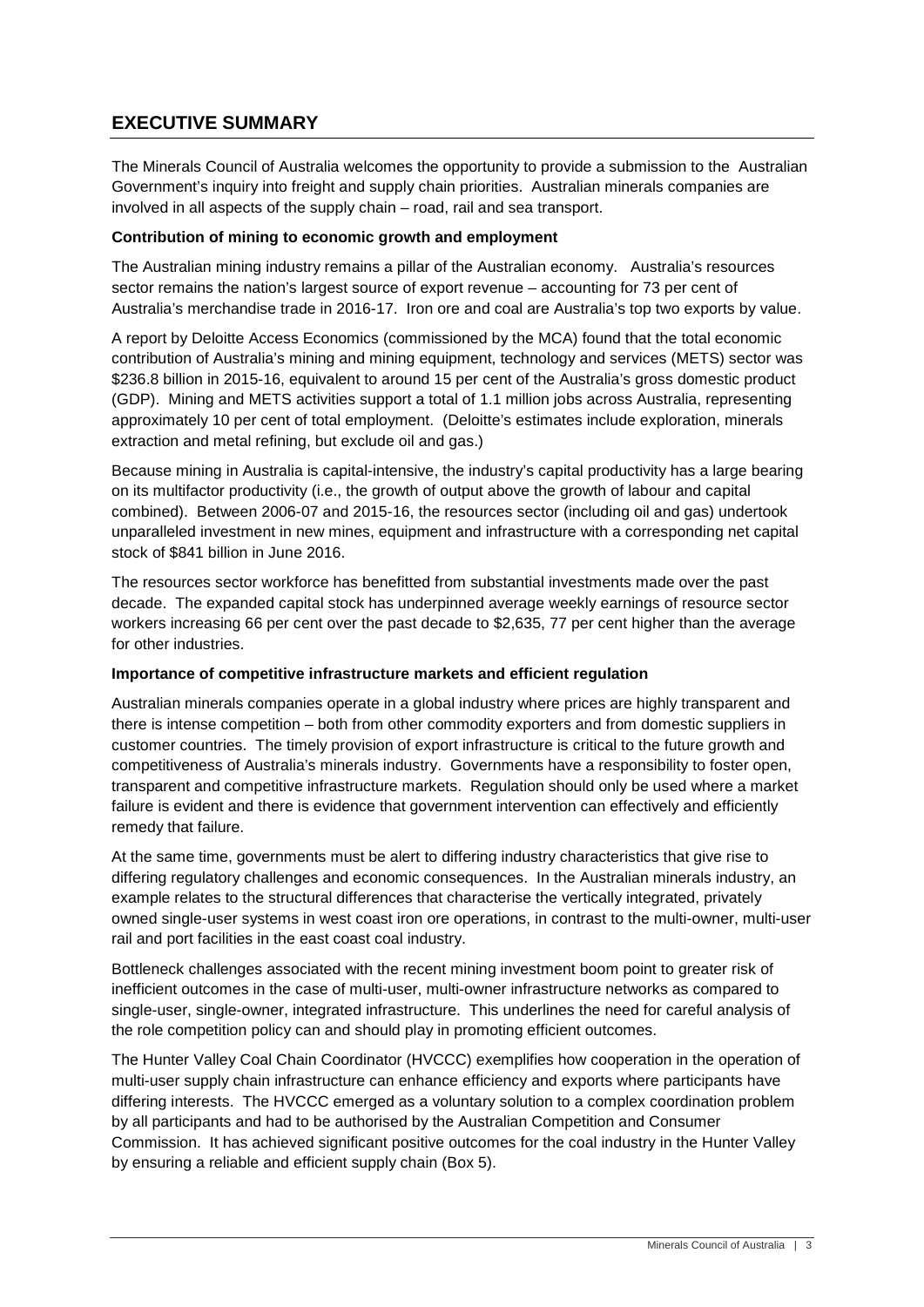A considered approach is also required in the case of formerly government-owned, multi-user assets that have been corporatised or privatised. There is evidence to suggest these risks are greatest where inadequate regulatory systems could buttress the market power of infrastructure providers (often former government monopoly providers) within multi-user networks, providing incentives to restrict access and/or raise access prices unreasonably. The minerals industry's experience of other infrastructure privatisations, notably in Queensland, reinforces the case for government hastening slowly and evaluating carefully.

As the largest user of coastal shipping services, the Australian minerals industry has a strong interest in competitive and cost-effective coastal shipping. The participation of foreign ships is a longstanding feature of Australia's coastal shipping trade and is essential to the efficient and timely movement of freight. However, the *Coastal Trading (Revitalising Australian Shipping) Act 2012* made retrograde changes to competition rules by replacing single and continuous voyage permits with a tiered licensing system that discriminates against foreign ships. In addition, the Act gives Australian ships the power to contest voyages proposed by foreign ships.

The Coastal Trading Act has increased domestic transport and administration costs and made it more difficult for Australian minerals companies to source coastal shipping services when they are needed. The previous government sought to solve this problem by redefining the objectives of the Act as fostering a competitive coastal shipping services industry that supports the Australian economy, and maximising the use of available shipping capacity on the Australian coast. The previous government also sought to afford Australian and foreign ships equal access rights to carry coastal goods or passengers. Both of these reforms would have improved the efficiency of the Coastal Trading Act and should be reconsidered. $1$ 

Delays and uncertainty in project approval processes pose a significant risk to the industry's global competitiveness. In a survey of MCA members, 90 per cent of respondents ranked reforming approval processes as 'very important' or 'important' to improving productivity. Unnecessarily complex and duplicative processes contribute to lengthy approval timeframes and delays. The Productivity Commission has concluded that overlap and duplication between federal and state processes can be greatly reduced without lowering the quality of environmental outcomes. Parliament should approve a One-Stop Shop for environmental approvals.<sup>[2](#page-3-1)</sup>

Further, it is important that urban development takes adequate account of existing and planned export infrastructure. MCA members have noted that in some cases, the approval of new residential housing near existing coal infrastructure has created problems in renewing mining leases.

#### <span id="page-3-0"></span>**Recommendations**

- 1. The National Freight and Supply Chain Strategy should enshrine the principle that commercial operations should be run by the private sector, except in cases where there is a strong policy rationale for public ownership.
- 2. The National Freight and Supply Chain Strategy should carefully consider the role competition policy can and should play in promoting efficient outcomes, noting the unique voluntary solution to multi-user complexity provided by the Hunter Valley Coal Chain Coordinator.
- 3. Before privatising public monopolies involved in infrastructure service provision, governments should consider carefully whether access arrangements or other regulatory provisions take proper account of long-term efficiency objectives relating to Australia's export competitiveness.
- 4. The Australian Government should continue to prosecute the sensible and pragmatic national interest reforms that were advanced in the Shipping Legislation Amendment Bill 2015; namely, replacing the current tiered licensing system with a single coastal trading permit and requiring

<span id="page-3-2"></span><span id="page-3-1"></span><sup>&</sup>lt;sup>1</sup> Minerals Council of Australia, *Submission on Coastal Shipping reforms discussion paper*, MCA, 12 May 2017.<br><sup>2</sup> Minerals Council of Australia, *Submission to Senate Select Committe<u>e on red tape inquiry into environmen*</u> MCA, 18 August 2017.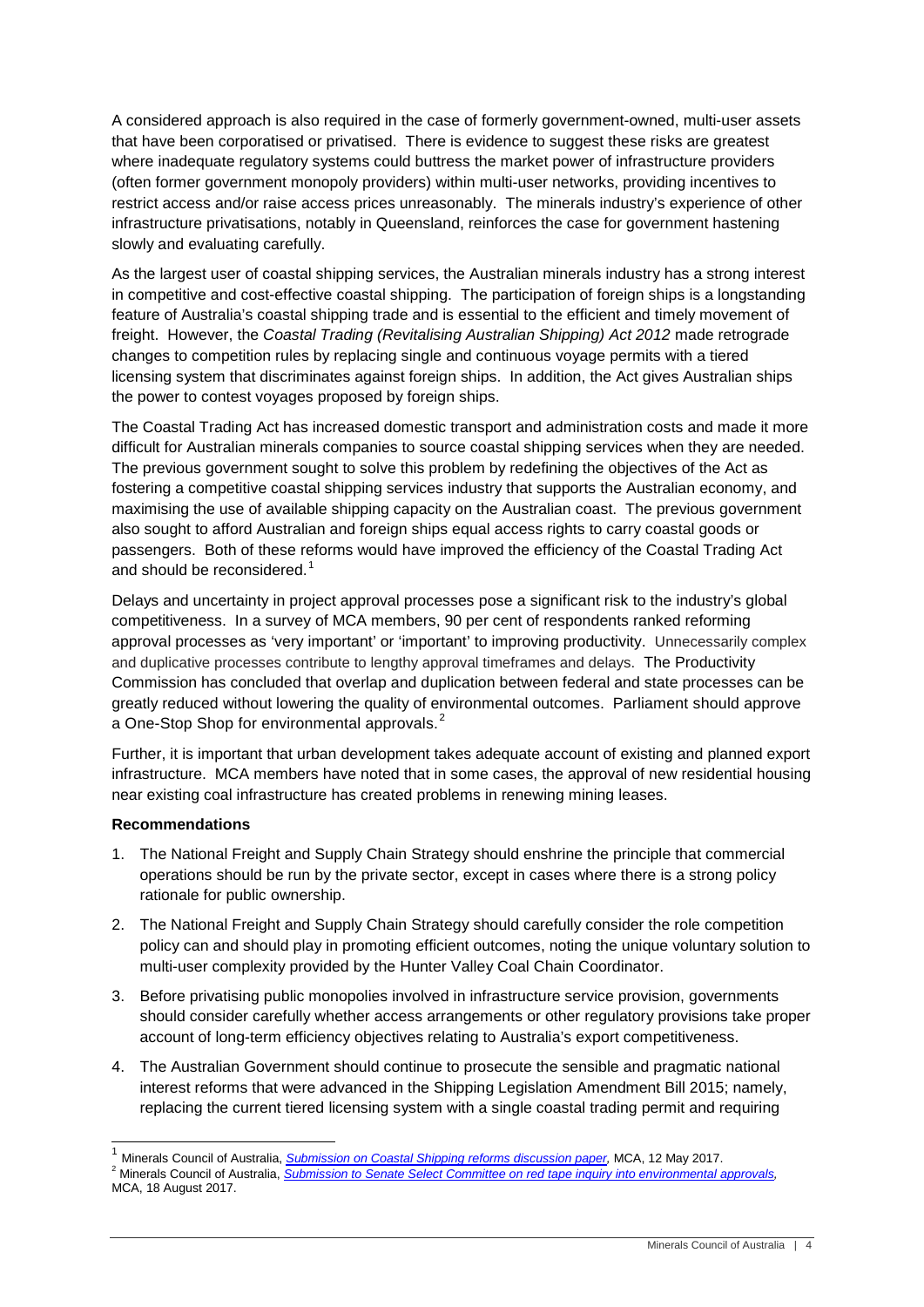foreign ships operating predominantly in Australia to adhere to domestic workplace relations arrangements.

- 5. State processes should be fully accredited under the *Environment Protection and Biodiversity Conservation Act 1999* (EPBC Act) to create a single assessment and approval process. Also, governments should place greater emphasis on the implementation of risk-based approaches when determining both the assessment pathway and in setting information requirements appropriate to the action proposed.
- 6. State governments should play a greater role in ensuring that key infrastructure corridors are maintained and urban development in adjacent areas is managed effectively.
- 7. A risk-based approach should be central to the regulation and broader management of port activities to ensure that limited government resources are appropriately focused on the management of key threats.
- 8. Companies should not be burdened with reporting on government-determined infrastructure metrics. However, should KPIs be publicly available we recommend the information be used equitably to benefit the entire supply chain. The minerals industry also cautions against adopting a single KPI.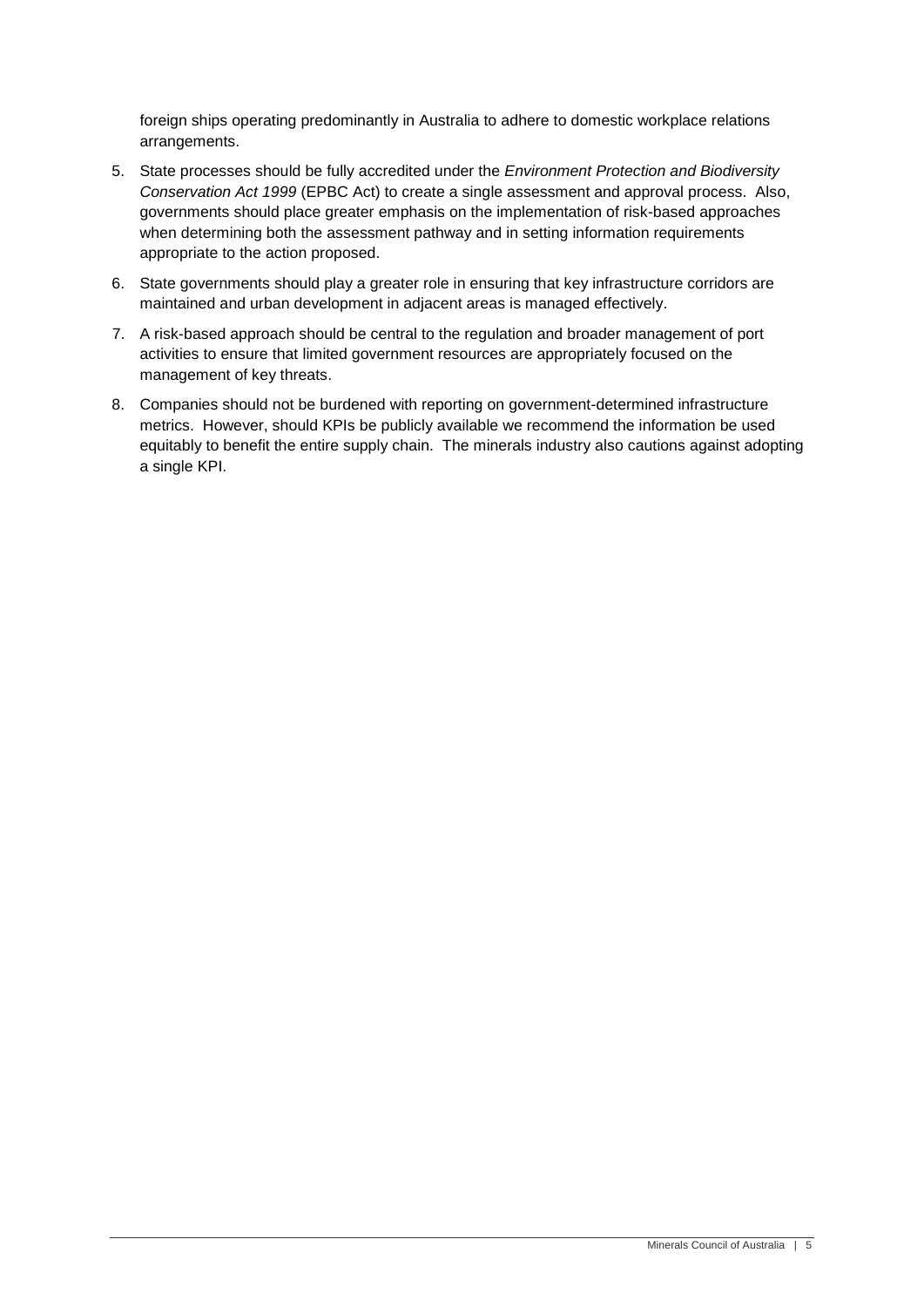### <span id="page-5-0"></span>**1. ECONOMIC CONTEXT**

- The Australian mining industry remains a pillar of the Australian economy. Australia's resources sector remains the nation's largest source of export revenue – accounting for 73 per cent of Australia's merchandise trade.
- Australian minerals companies operate in a global industry where prices are highly transparent and there is intense competition – both from other commodity exporters and from domestic suppliers in customer countries. Global barriers to trade are low compared with other sectors.
- Australian minerals companies are involved in all aspects of the supply chain road, rail and sea transport. Differing industry configurations give rise to differing regulatory issues with important consequences for economic efficiency.

#### <span id="page-5-1"></span>**Economic contribution of mining and competitive challenges**

Australia's economy has undergone a far-reaching transformation over recent decades. Among the factors that have underpinned profound structural change are economic reform, technological change and new patterns of work, changing demographics, increased demand for services and rapid growth and industrialisation in emerging Asian economies (in particular, China and India). Nothing in Australia's contemporary economic history suggests that the pace of change will slow.

The Australian mining industry remains a pillar of the Australian economy. Australia's resources sector remains the nation's largest source of export revenue – accounting for 73 per cent of Australia's merchandise trade in 2016-17. Iron ore and coal are Australia's top two exports by value.<sup>[3](#page-3-2)</sup>

A report by Deloitte Access Economics (commissioned by the MCA) found that the combined economic contribution of mining (excluding oil and gas but including metal refining) and mining equipment, technology and services (METS) is 15 per cent of GDP. Mining and METS activities support a total of 1.1 million jobs across Australia, representing approximately 10 per cent of total employment (Box 1).

Australian minerals companies operate in a global industry where prices are highly transparent and there is intense competition – both from other commodity exporters and from domestic suppliers in customer countries. Global barriers to trade are low compared with other sectors. The industry is highly capital intensive and characterised by high-risk exploration outlays, large upfront capital commitments, long-life assets, sophisticated technologies and long lead times to profitability. Its capital, people and technology are globally mobile.

Because mining in Australia is capital-intensive, the industry's capital productivity has a large bearing on its multifactor productivity (i.e. the growth of output above the growth of labour and capital combined).

Between 2006-07 and 2015-16, the resources sector (including oil and gas) undertook unparalleled investment in new mines, equipment and infrastructure, with a corresponding net capital stock of \$841 billion in June 2016.<sup>[4](#page-5-2)</sup> Measured productivity in mining declined during this period owing to the lag between investment and production, rapid workforce expansion with constrained labour markets, and increased mining of lower grade ores that are more costly to extract. However, as the mining boom

<span id="page-5-3"></span><sup>&</sup>lt;sup>3</sup> Australian Bureau of Statistics, *[International Trade in Goods and Services, Australia, Jun 2017](http://www.abs.gov.au/AUSSTATS/abs@.nsf/DetailsPage/5368.0Jun%202017?OpenDocument)*, ABC cat no. 5368.0, released on 3 August 2017, Tables 3 and 12b. <sup>4</sup> Australian Bureau of Statistics, *[Australian System of National Accounts, 2015-16,](http://www.abs.gov.au/AusStats/ABS@.nsf/MF/5204.0)* ABC Cat No. 5204, released 28 October

<span id="page-5-2"></span><sup>2016</sup>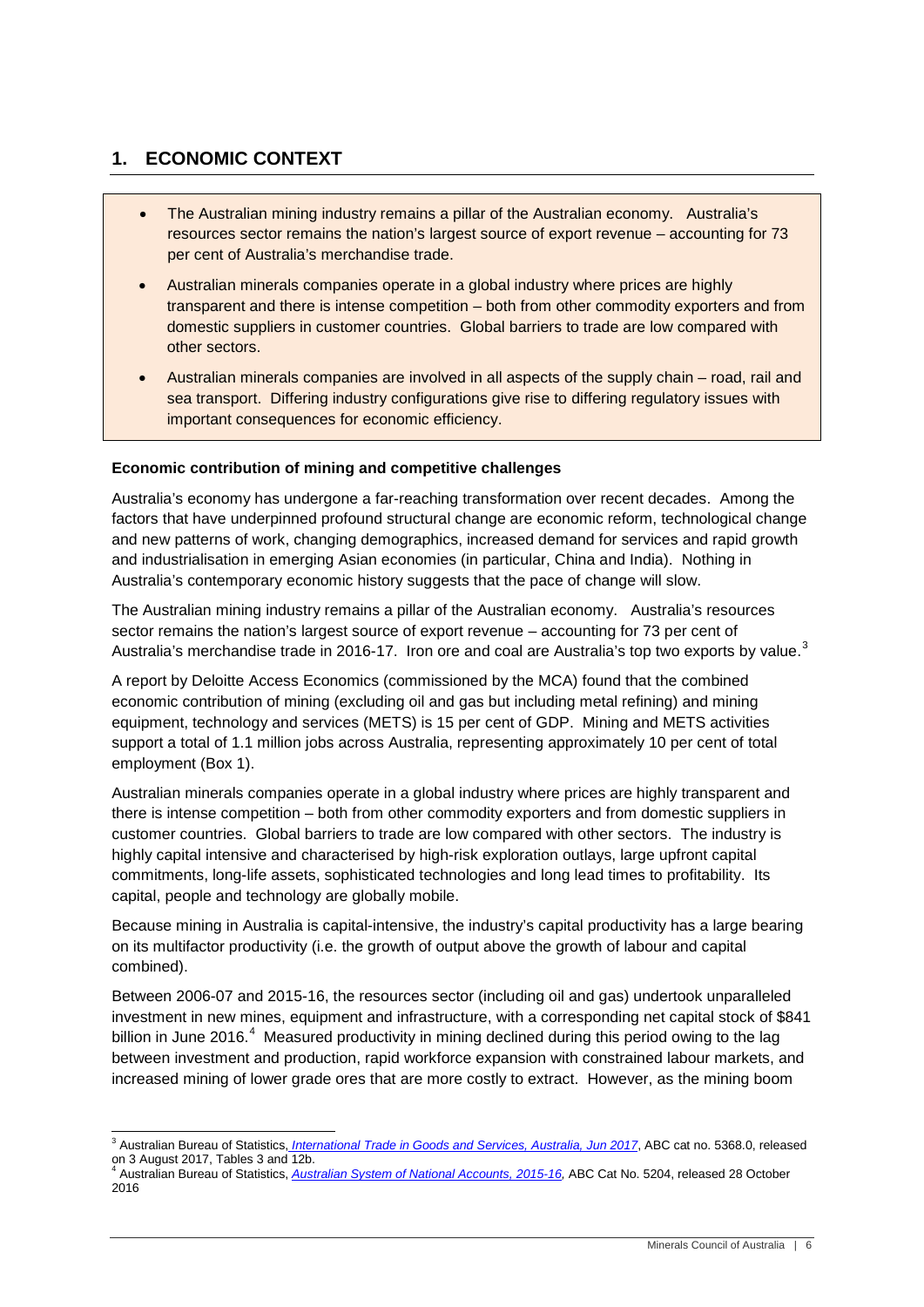moved from the investment phase to the production phase, multifactor productivity growth turned positive, recording 7.0 per cent growth in 2014-1[5](#page-5-3) and 2.4 per cent in 2015-16 (Chart 1).<sup>5</sup>

The resources sector workforce has benefitted from substantial investments made over the past decade [\(Chart](#page-8-1) 2). The expanded capital stock has underpinned average weekly earnings of resource sector workers increasing 66 per cent over the past decade to \$2,635 – 77 per cent higher than the average for other industries.<sup>[6](#page-6-0)</sup>

#### **Box 1: Mining and METS sector accounts for 15 per cent of GDP**

A report by Deloitte Access Economics (commissioned by the MCA) reveals that the total economic contribution of Australia's mining and mining equipment, technology and services (METS) sector was \$236.8 billion in 2015-16 – equivalent to around 15 per cent of the Australia's gross domestic product (GDP).

Mining and METS activities supports 484,100 full-time-equivalent jobs directly and a further 655,700 indirectly – amounting to approximately 10 per cent of total employment

While the benefits of mining and METS activities are distributed across Australia, there are a number of regional areas where the sector makes a particularly significant economic contribution:

- The Pilbara region (Western Australia), with a total economic contribution of \$37.8 billion (88 per cent of total regional economic activity) and 93,800 jobs (direct and indirect)
- The Bowen-Surat region (Queensland), with a total economic contribution of \$18.6 billion, which represented (63 per cent of total regional economic activity) and 99,700 jobs (direct and indirect)
- The Hunter region (New South Wales), with a total economic contribution of \$15.2 billion (34 per cent of total regional economic activity) and 93,600 jobs (direct and indirect).

Deloitte Access Economics further points out that Australia's comparative advantage in mining and METS not only hinges on innovation; it also depends on policies that strengthen competition, support the accumulation of skills and capital, and enable firms to respond flexibly to changing market conditions. [7](#page-6-1)

<span id="page-6-0"></span><sup>&</sup>lt;sup>5</sup> See Productivity Commission, *[PC Productivity Update 2016,](http://www.pc.gov.au/research/ongoing/productivity-update/pc-productivity-update-2016/productivity-update-2016.pdf)* Canberra, released on 26 April 2016, p. 7<br><sup>6</sup> Australian Bureau of Statistics, *Average Weekly Earnings, Australia, Nov 2016,* ABS cat. no. 6302.0, released o 2017.

<span id="page-6-1"></span><sup>7</sup> Deloitte Access Economics, *[Mining and METS: engines of economic growth and prosperity for Australians,](http://www.minerals.org.au/file_upload/files/reports/Mining_and_METS_engines_of_economic_growth_and_prosperity_for_Australians.pdf)* 29 March 2017.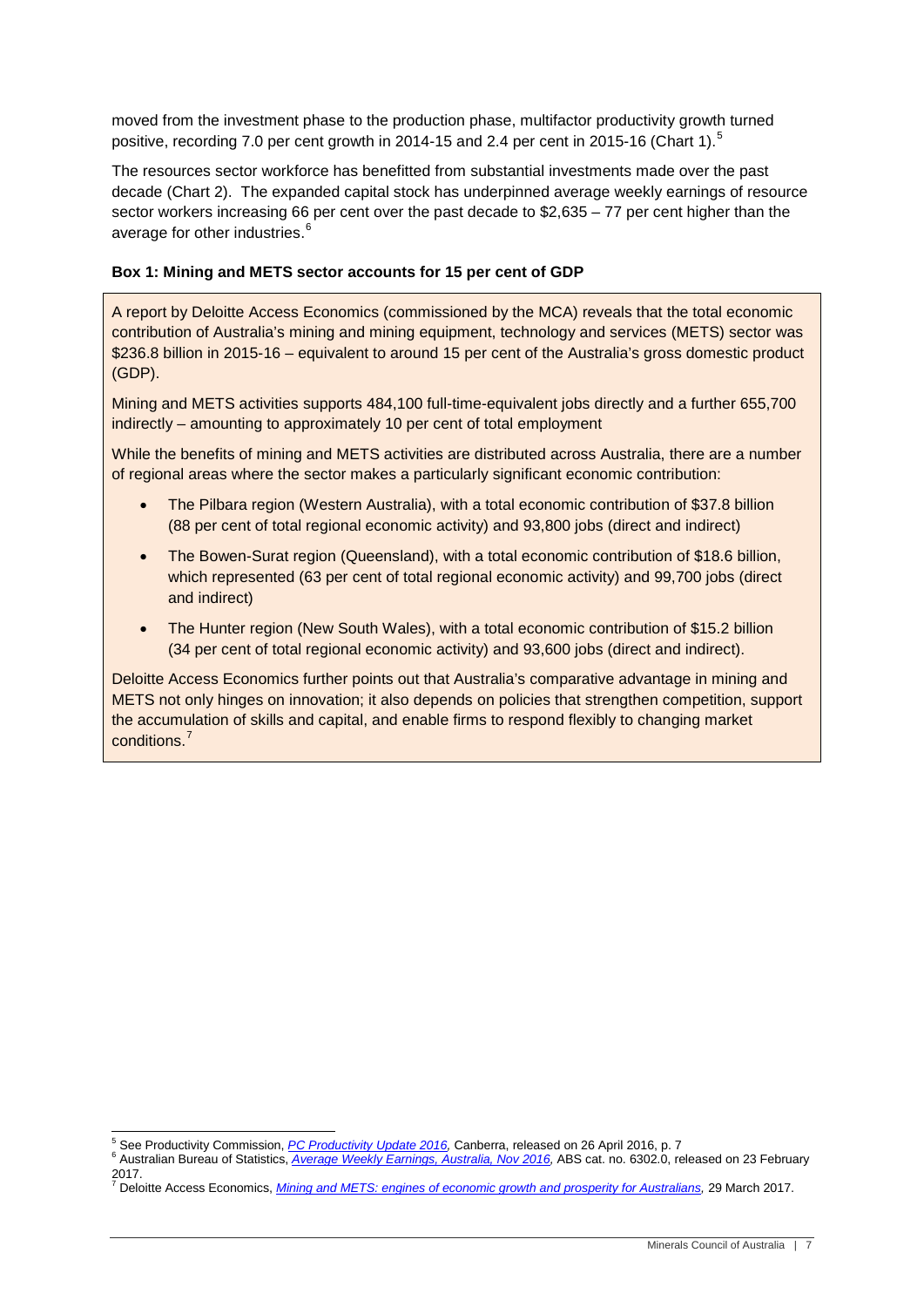

**Chart 1: Mining real wages and multifactor productivity, 2000-01 and 2015-16**

Source: ABS

Highly populated developing countries have levels of income, urbanisation and resource consumption per capita that are well below those of OECD nations. As developing nations, particularly in Asia, converge towards advanced economies, the world's metal and energy needs are projected to continue growing in the 21<sup>st</sup> century.<sup>[8](#page-6-1)</sup> What remain uncertain are the rates of growth in emerging economies which will underpin the growth in resources consumption and their future sources of supply.

Owing to its large resource endowments and close proximity to the main economic growth areas, Australia has the opportunity to continue to be a leading global supplier of commodities. However, this opportunity is far from guaranteed. There is already substantial competition from other emerging mining regions with high grade deposits for both investment and trade deals.

Australia has not been the only country to enjoy the benefits of the investment phase of the mining boom and countries across South America, Asia and Africa have also attracted substantial investment to initiate or increase production of iron ore, base and precious metals as well as energy commodities such as coal. Many of these new mines have very low operating costs that make them highly competitive with Australian miners.

<span id="page-7-0"></span> <sup>8</sup> Department of Industry, Innovation and Science, *[Resources and Energy Quarterly –](https://industry.gov.au/Office-of-the-Chief-Economist/Publications/Pages/Resources-and-energy-quarterly.aspx) March 2016*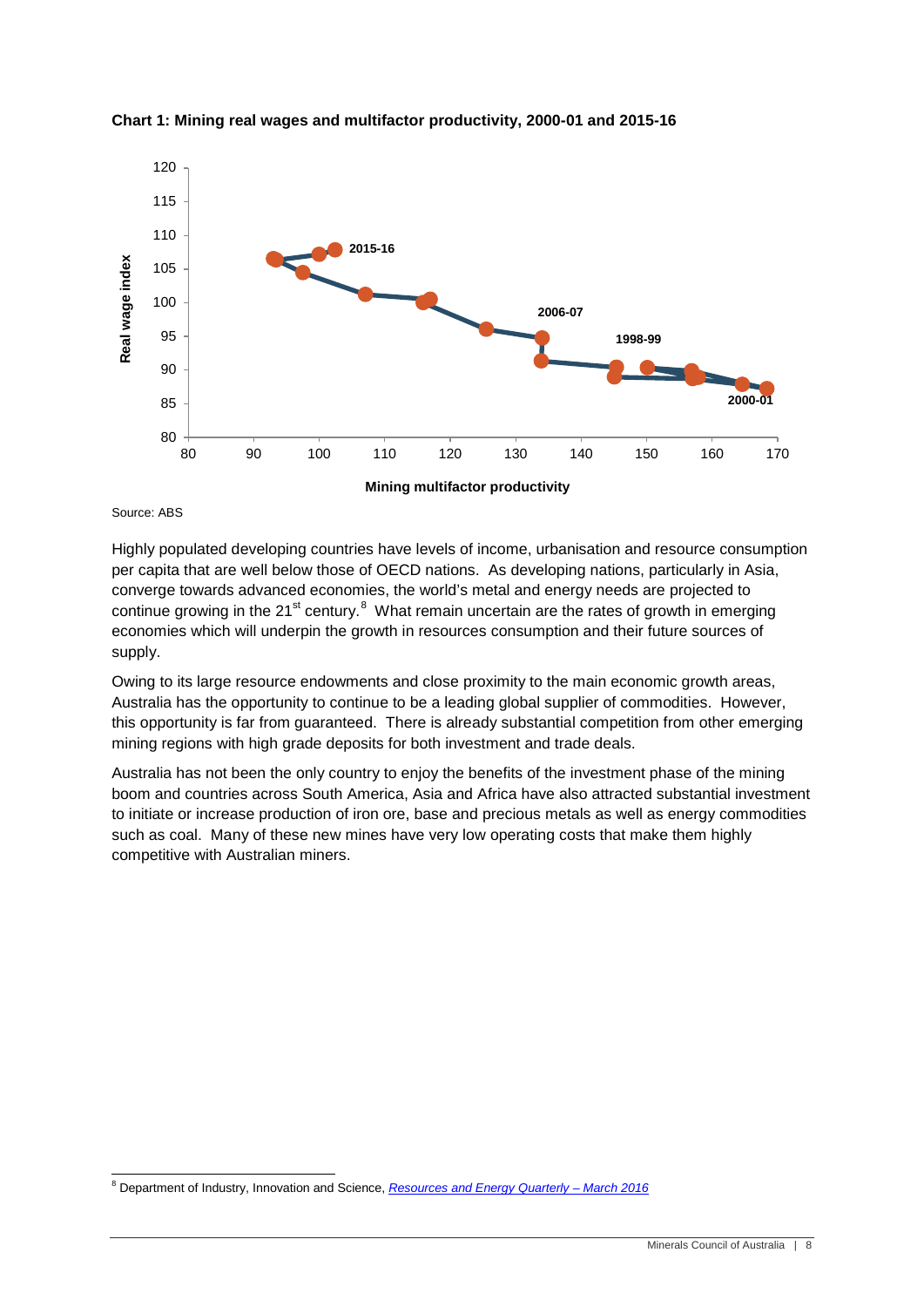

<span id="page-8-1"></span>**Chart 2: Australian mining industry – net capital stock and average weekly earnings**

Source: Australian Bureau of Statistics, *[Australian System of National Accounts](http://www.abs.gov.au/AusStats/ABS@.nsf/MF/5204.0)*, ABS cat. No 5204.0, 2015-16, released on 28 October 2016 (net capital stock); *[Labour Force, Australia, Detailed, Quarterly, May 2017,](http://www.abs.gov.au/AUSSTATS/abs@.nsf/second+level+view?ReadForm&prodno=6291.0.55.003&viewtitle=Labour%20Force,%20Australia,%20Detailed,%20Quarterly~Feb%202016~Previous~24/03/2016&&tabname=Past%20Future%20Issues&prodno=6291.0.55.003&issue=Feb%202016&num=&view=&)* ABS cat. no. 6291.0.55.003, released on 22 June 2017 (average weekly earnings).

#### <span id="page-8-0"></span>**The long minerals supply chain**

Australian minerals companies are involved in all aspects of the supply chain – road, rail and sea transport. Differing industry configurations give rise to differing regulatory issues with important consequences for economic efficiency. A singular example relates to the structural differences that characterise the vertically-integrated, privately owned, single user systems in west coast iron ore operations when compared with multi-user, multi-owner rail and port facilities in the east coast coal industry.

These differences relate to ownership structures, public sector involvement, planning arrangements and the form of regulation, as well as reflecting particular geographic factors. Moreover, there are several variants within multi-user systems that encompass track (below rail), trains (above rail) and ports. They in turn underline the need for careful analysis of the role competition policy can and should play in promoting efficient outcomes.

In the east coast coal networks, the major regulatory issues have been with the management of openaccess arrangements for previously government-owned natural monopoly assets, including the setting of the terms and conditions of access. In the west coast iron ore operations, the major issues have been whether third party access should be provided at all over historically private-owned, vertically integrated facilities

MCA member New Hope exports coal via the South Western Rail system which is maintained by Queensland Rail and regulated by the Queensland Competition Authority. New Hope considers that the recent process to approve an Access Undertaking demonstrated failures in economic regulation.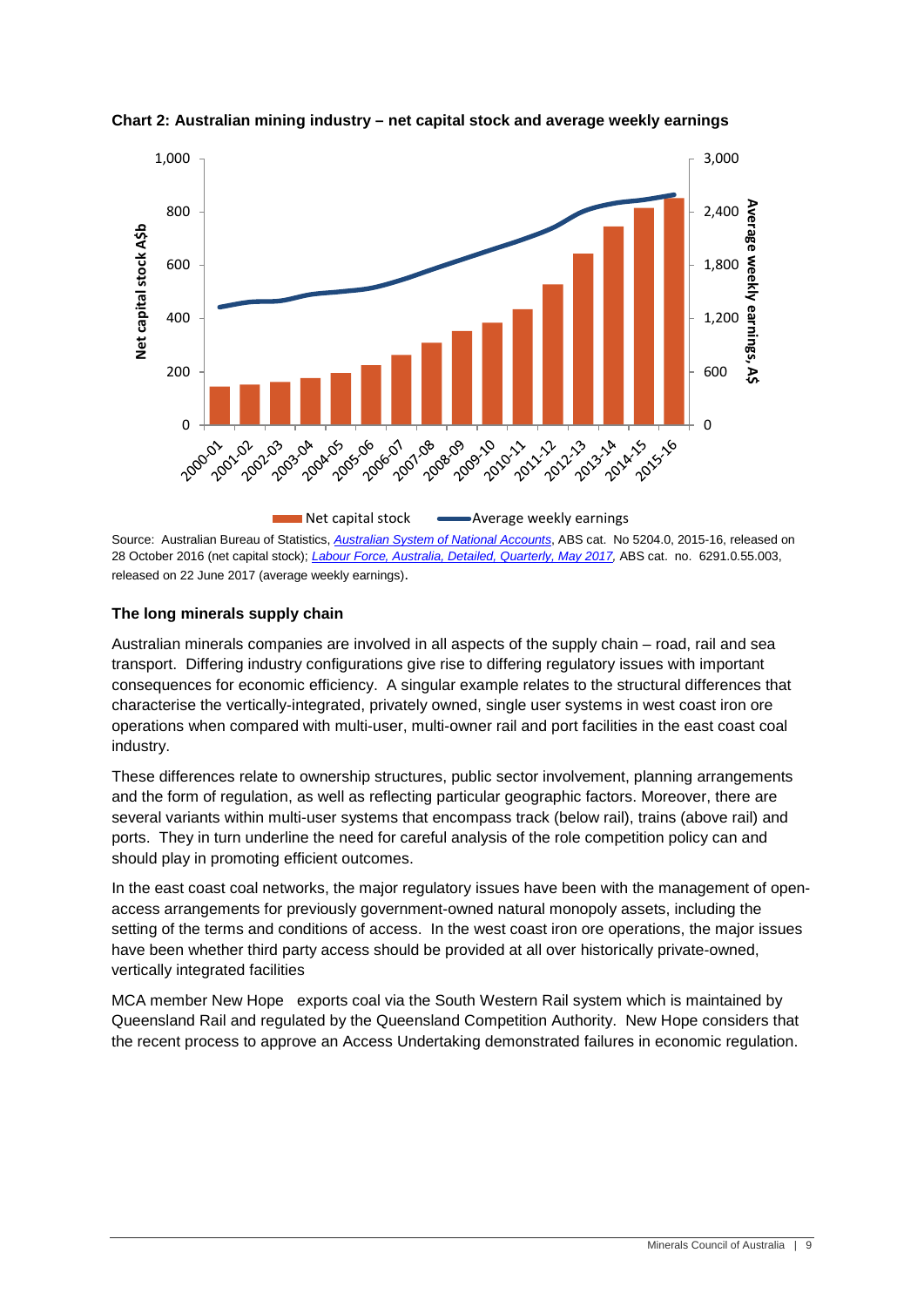#### **Box 2: Queensland Rail South West Rail System**

The Queensland Rail (QR) South Western system runs over 610km from Toowoomba to Thallon via Warwick, with branch lines.<sup>[9](#page-7-0)</sup>

- QR submitted and withdrew several voluntary access undertakings, resulting in significant delay, before the Queensland Competition Authority invoked its mandatory process powers. New Hope and other interested parties incurred significant costs in participating in the process and providing submissions.
- Additionally the current declarations of the West Moreton system (and that of the Central Queensland Coal Network) expire in 2020 and need to be extended to provide certainty to all stakeholders.

A further area of concern is that the current declarations of the West Moreton system (and that of the Central Queensland Coal Network) expire in 2020 and need to be extended to provide certainty to all stakeholders.

Bottleneck challenges associated with the recent mining investment boom point to greater risk of inefficient outcomes in the case of multi-user, multi-owner infrastructure networks as compared with single-user, owner-operated and integrated infrastructure. These risks are likely to be exacerbated where formerly government-owned, multi-user assets have been corporatised or privatised without careful consideration of appropriate regulatory frameworks. New Hope has expressed concern that proposed Inland Rail Project and Cross River Rail project have lacked integrated planning and coordination.

#### **Box 3: Inland Rail Project**

The Treasurer announced in the 2017 Budget that an additional \$8.4 billion would be equity investment would be provided to ARTC for the Melbourne to Brisbane Inland Rail.<sup>10</sup>

- The business case for Inland Rail assumes West Moreton mines would be diverted from railing through the Brisbane passenger network, instead taking the longer route to use the Inland Rail.
- MCA member New Hope is concerned that unless all necessary upgrades are undertaken the benefits will not be realised for Western System users. We note the importance of the Inland Rail connection point be upgraded or, users of the Western System will need to continue using existing track and will not be able to user bigger trains and modern rolling stock. This would result in additional costs caused by increased distance and congestion at the port without the commensurate benefit of bigger trains and modern rolling stock.
- We also note additional complexity and costs associated with the new requirement to interface with two below rail access providers (QR and Inland Rail).

In other regions where mines are situated more closely together, there is a stronger case for a coordinated, multi-user approach. For example, coal mines in the Hunter Valley region work together through the Hunter Valley Coal Chain Coordinator (HVCCC) mechanism to ensure that their products are exported efficiently (Box 7).

<span id="page-9-1"></span><span id="page-9-0"></span> <sup>9</sup> [South Western System,](https://www.queenslandrail.com.au/forbusiness/the-regional-network/south-western-system) *Queensland Rail*, accessed 14 August <sup>2017</sup>

<sup>10</sup> Budget 2017-18, *[Budget Overview](http://budget.gov.au/2017-18/content/glossies/overview/download/Budget2017-18-Overview.pdf)*, 9 May 2017, p 13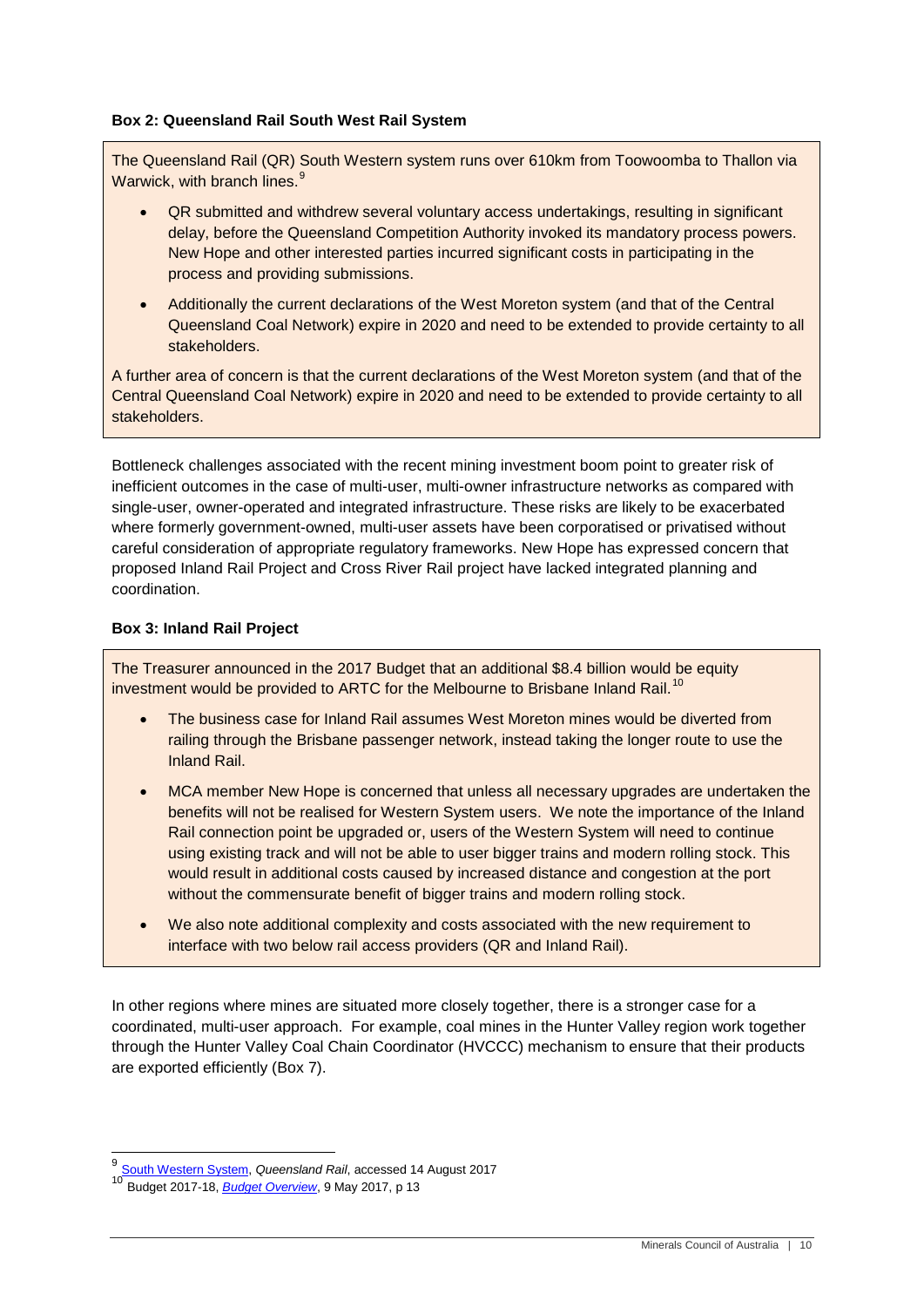## <span id="page-10-0"></span>**2. OPEN, TRANSPARENT AND COMPETITIVE INFRASTUCTURE MARKETS**

- Commercial operations should be run by the private sector, except in cases where there is a strong policy rationale for public ownership, and effective competition policy is vital to ensuring that monopoly owners cannot restrict access and/or raise access prices unreasonably.
- Revenue from asset sales can blind governments to the potential long-term risks to competition and national welfare. Suboptimal privatisations can impose a tax on future generations of Australians and hinder Australia's competitiveness in the world market.
- At the same time, governments must be alert to differing industry characteristics that give rise to differing regulatory challenges and economic consequences. The Hunter Valley Coal Chain Coordinator (HVCCC) is a unique solution (authorised by the Australian Competition and Consumer Commission) that exemplifies how cooperation in the operation of multi-user supply chain infrastructure can enhance efficiency and exports where participants have differing interests.

#### <span id="page-10-1"></span>**Importance of minimum effective regulation and effective competition policy**

The minerals industry agrees with the Australian Competition and Consumer Commission (ACCC) that commercial operations should be run by the private sector, except in cases where there is a strong policy rationale for public ownership. The MCA advocates a four-part approach to regulation:

- The primacy of the market should be the first policy choice there should be a general presumption that free and transparent markets will deliver efficient outcomes
- Market failure alone is insufficient to justify government intervention there must be *prima facie* evidence that regulation can efficiently and effectively remedy market failure
- Where regulation is warranted, the presumption should be in favour of light-handed regulation
- More intrusive regulation should only be used where light-handed approaches and nonregulatory options have demonstrably failed.

At the same time, effective competition policy is vital to ensuring that monopoly owners of multi-user assets that have been corporatised or privatised cannot restrict access and/or raise access prices unreasonably.

When implemented appropriately, privatisation can improve the efficiency of investment and management and improve community welfare. However, these benefits will not be achieved unless the resulting market structure supports competition, or the government exercises proper regulatory oversight from the outset. Without an adequate regulatory regime, monopoly providers of infrastructure can impose high prices or poor service quality.<sup>[11](#page-9-1)</sup>

<span id="page-10-4"></span>The ACCC has raised serious concerns that the lure of revenue from asset sales can blind governments to the potential long-term risks to competition and national welfare. It points out that suboptimal privatisations 'effectively impose a tax on future generations of Australians and hinder Australia's competitiveness in the world market'.<sup>12</sup> The Chairman of the ACCC, Mr Rod Sims, has cited the Port of Newcastle as an example of a privatised natural monopoly that can impose very large price increases because there is little in the regulatory regime to prevent it (Box 4).<sup>[13](#page-10-3)</sup>

<sup>&</sup>lt;sup>11</sup> Australian Competition and Consumer Commission, *Submission to Senate Economics References Committee Inquiry into* the Privatisation of state and territory assets and new infrastructure, 29 January 2015, p. 3f.

<span id="page-10-2"></span>Australian Competition and Consumer Commission, Submission to Senate Economics References Committee Inquiry into [the Privatisation of state and territory assets and new infrastructure,](http://www.aph.gov.au/Parliamentary_Business/Committees/Senate/Economics/Privatisation_2014/Submissions) 29 January 2015, p. 5f.<br><sup>13</sup> Rod Sims, Chairman of the Australian Competition and Consumer Commission, *Evidence to the Port of Melbourne Select* 

<span id="page-10-3"></span>*[Committee \(corrected version\),](http://www.parliament.vic.gov.au/images/stories/committees/pomsc/Transcripts/Corrected_ACCC.pdf)* Parliament of Victoria, 30 September 2015, p. 2f.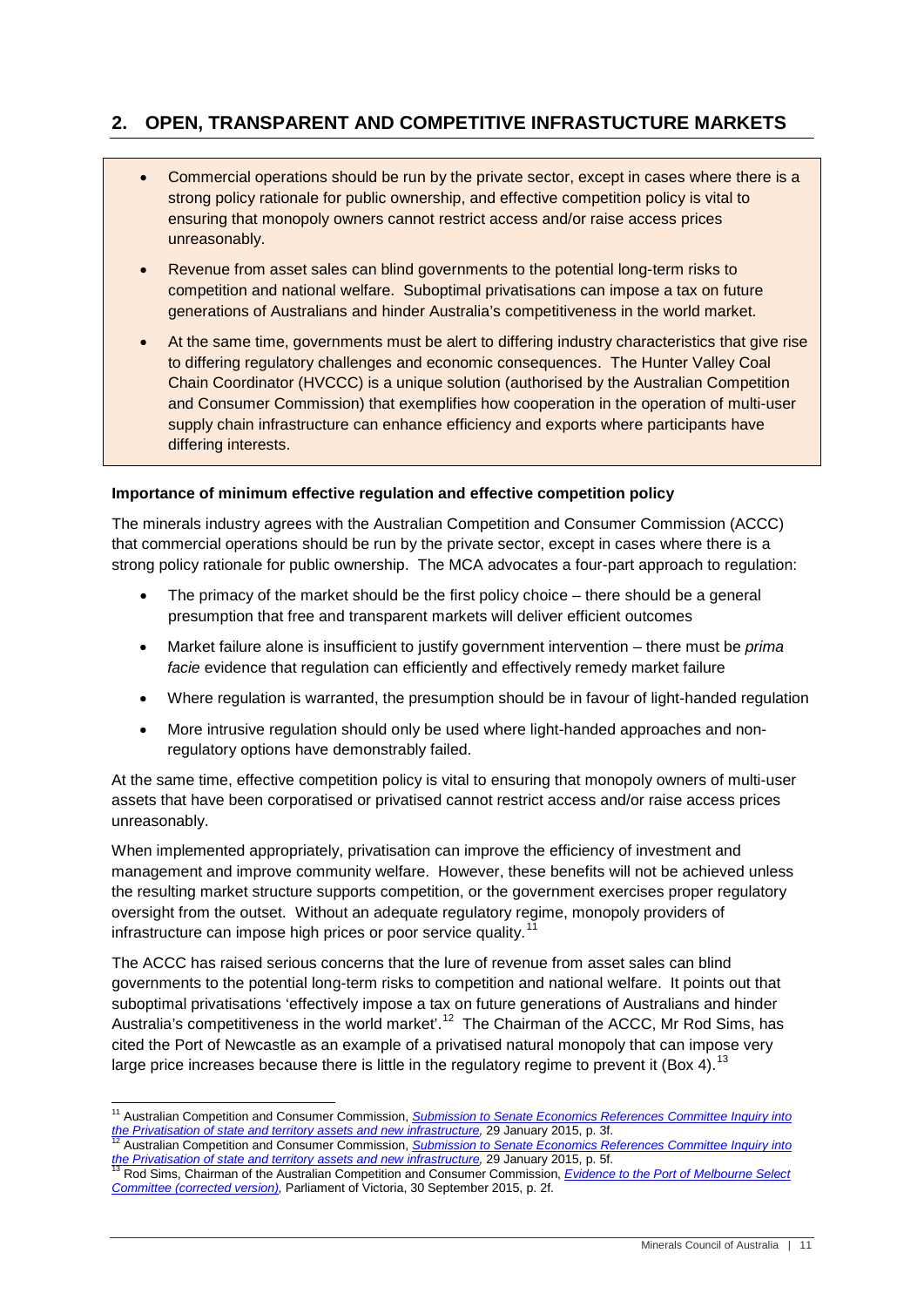The Productivity Commission has similarly argued that the priority for privatisation is not to secure the highest price *per se*, but to achieve economic efficiency, manage risks to consumers and the public interest, ensure the market structure is amenable to privatisation, and make certain that asset sales are conducted efficiently, ethically and transparently.<sup>[14](#page-10-4)</sup>

Where owners of bottleneck infrastructure are vertically integrated into competitive elements of the logistics chain, it can create a positive incentive against cooperation. Examples are where below-rail service providers own above-rail operations or where ports own terminal services. In this case 'bottleneck infrastructure owners have an incentive to use their market power in the regulated monopoly segments to create market power in the unregulated segments.<sup>[15](#page-11-0)</sup>

#### **Box 4: Port of Newcastle**

In April 2014, the NSW government sold a 98-year lease on the Port of Newcastle to a joint venture owned by Hastings Funds Management and China Merchants for \$1.75 billion, which amounted to 27 times earnings. The port was sold without any third-pricing oversight. From 1 January 2015, the Port of Newcastle increased navigation charges by between 40 to 60 per cent.<sup>[16](#page-11-1)</sup> This effectively doubled the profit of the new company to around \$40 million, without adding any new services to customers.<sup>[17](#page-11-2)</sup>

Glencore responded by seeking a declaration of the port under Part IIIA of the Competition Act. In its submission to the National Competition Council, Glencore argued that this measure could be but one of many schedule adjustments that could change the underlying economics of the coal industry and risk investment in mining.<sup>[18](#page-11-3)</sup> Glencore argued that:

The ability of Port of Newcastle to nearly double its profits by increasing the price it charges for exactly the same service, and with virtually no transparency or justification, is effectively imposing an arbitrary tax on the mining industry.<sup>[19](#page-11-4)</sup>

On appeal, the Australian Competition Tribunal agreed with Glencore and noted that bottleneck infrastructure like ports are more usually released to private ownership with 'a certified access regime or other effective regulatory framework for 'managing' the prices set by the monopoly owner or operator', but that in the case of the Port of Newcastle Operator no such structure had been put in place.<sup>[20](#page-11-5)</sup> This case was significant in that it set out that correct approach is to compare the effect on competition with and without access to those services and to ignore any current access which is being provided to users.<sup>[21](#page-11-6)</sup>

The minerals industry's experience of other infrastructure privatisations, notably in Queensland, reinforces the case for government hastening slowly and evaluating carefully. In its first undertaking following the privatisation of Queensland Rail (April 2013), Aurizon's rail track business sought average tariff increases estimated at 36 per cent and non-electric tariff increases averaging 45 per cent.<sup>[22](#page-11-7)</sup> Proposed price increases of this magnitude underscore the importance of a strong regulatory framework for natural monopoly assets. The assessment and finalisation of Aurizon's regulatory proposal took three years, with a heavily amended access undertaking being approved in October  $2016.<sup>23</sup>$  $2016.<sup>23</sup>$  $2016.<sup>23</sup>$ 

<span id="page-11-1"></span>

<span id="page-11-0"></span><sup>&</sup>lt;sup>14</sup> Productivity Commission, *[Public Infrastructure, Volume 1,](http://www.pc.gov.au/__data/assets/pdf_file/0003/137280/infrastructure-volume1.pdf)* Inquiry Report No. 71, Canberra, 14 July 2014, p. 18.<br><sup>15</sup> Ibid, page 3<br><sup>16</sup> Matthew Stevens, <u>Glencore seeks ACCC protection at Newcastle port</u>, Australian

<span id="page-11-4"></span><span id="page-11-3"></span><span id="page-11-2"></span><sup>&</sup>lt;sup>18</sup> Matthew Stevens, <u>Glencore wins Newcastle port war</u>, *Australian Financial Review*, 1 June 2016<br><sup>19</sup> Peter Freyberg, Port of Newcastle - Application for NCC recommendation for declaration under Part IIIA, 4 November

<span id="page-11-6"></span><span id="page-11-5"></span>

<span id="page-11-9"></span><span id="page-11-7"></span>Queensland Resources Council, Main submission to the Queensland Competition Authority on Aurizon [Network's draft 2013 Undertaking \('UT4'\),](http://www.qca.org.au/getattachment/c5ddd8e4-2bdc-4371-a70c-bca603500a46/QRC-Submission-to-the-QCA-(Oct-13).aspx) 10 October 2013, p. 2.<br><sup>23</sup> Queensland Competition Authority[, Aurizon Network 2014 access undertaking Volume 1 –](http://www.qca.org.au/getattachment/5b1c0a71-295d-46df-8aed-fa198c6e4a0b/QCA-UT4-Final-Decision-Volume-I-Governance-a.aspx) Governance &

<span id="page-11-8"></span>[Access,](http://www.qca.org.au/getattachment/5b1c0a71-295d-46df-8aed-fa198c6e4a0b/QCA-UT4-Final-Decision-Volume-I-Governance-a.aspx) April 2016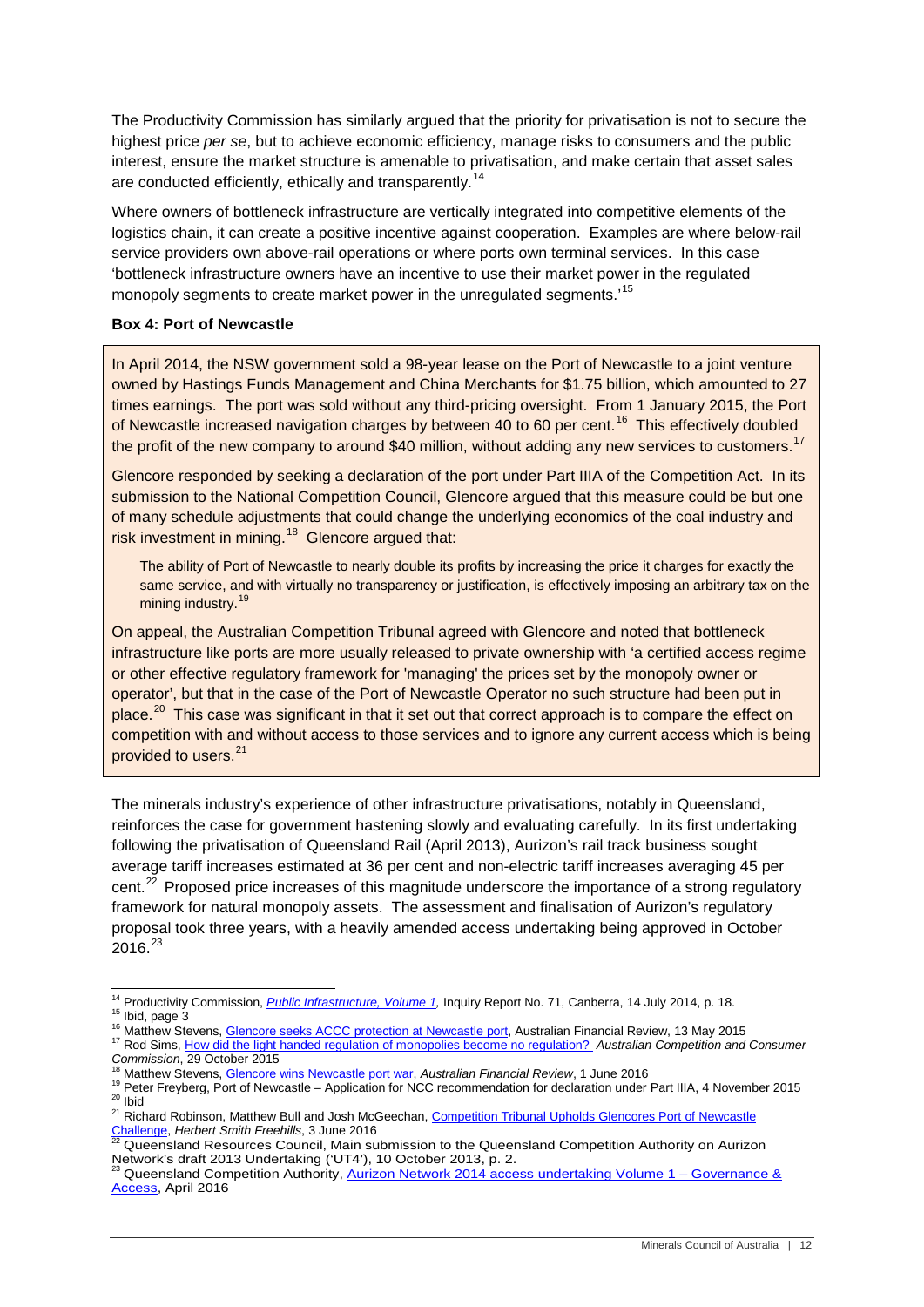Regulation for competition policy purposes needs to be supported by good process and high-quality administration. Strong institutional oversight is required to ensure alternative policy options are considered and to ensure regulations generate benefits that outweigh costs.

It is important that competition policy frameworks are not overly complex and that consideration be given to minimising business compliance costs, especially where those costs fall disproportionately on businesses that compete globally.

#### <span id="page-12-0"></span>**Examples of suboptimal infrastructure markets**

#### **Box 5: Australian Rail Track Corporation**

In 2014-15, New South Wales exported 173 million tonnes of coal worth \$14.4 billion in export revenue – equivalent to around 40 per cent of Australia's total coal export volume and value.<sup>24</sup> The vast majority of NSW's coal exports are produced in the Hunter Valley.

The Australian Rail Track Corporation (ARTC) was established out of a 1997 Inter-Governmental Agreement entered into between the Commonwealth of Australia and the States of New South Wales, Victoria, Queensland, Western Australia and South Australia. ARTC is vertically separated, providing 'below-rail' services (such as the rail track infrastructure) but not 'above-rail' services (such as haulage). ARTC provides a single point of contact for parties seeking to run trains on the National Interstate Rail Network and the Hunter Valley Rail Network in New South Wales.<sup>[25](#page-12-1)</sup>

The Australian Rail Track Corporation (ARTC) owns and operates the Hunter Valley Coal Network, which is a key component in the supply chain of Australia's coal export industry. Every tonne of coal that travels through the Hunter Valley to the Port of Newcastle must use track owned and controlled by the ARTC. These flows of coal output contribute significantly to national income.

For most Australian coal producers the rail-port logistics chain represents a monopoly bottleneck. A single integrated unregulated monopoly owner of the logistics chain would be fully able to extract the entire economic rent from the users. For example, in ARTC has an effective monopoly of the Tarcoola-Darwin Railway line (Box 6 below). Such a monopolist could set its charges at the level that fully captures the difference between the world price and the cost of production.

<span id="page-12-2"></span><span id="page-12-1"></span> <sup>24</sup> Coal Services, *[Annual Report 2014-15,](http://www.coalservices.com.au/MessageForceWebsite/Sites/340/Files/Coal%20Services%20Annual%20Report%202014%20-%202015.pdf.zip)* p. 41; Department of Industry, Innovation and Science, *[Resources and Energy](http://www.industry.gov.au/Office-of-the-Chief-Economist/Publications/Documents/req/REQstats-tables-Dec-2015.xlsx)  Quarterly – [December Quarter 2015: Statistical data,](http://www.industry.gov.au/Office-of-the-Chief-Economist/Publications/Documents/req/REQstats-tables-Dec-2015.xlsx)* released on 22 December 2015, Canberra. In calendar 2015, 158 million tonnes of coal were exported through the Port of Newcastle alone. Coal exports account for 97 per cent of the port's trade. See Port of Newcastle, *Port of Newcastle's non coal trade growth continues*, released on 8 January 2016.<br><sup>25</sup> Australian Competition and Consumer Commission, <u>ACC role in rail,</u> viewed 14 August 2017.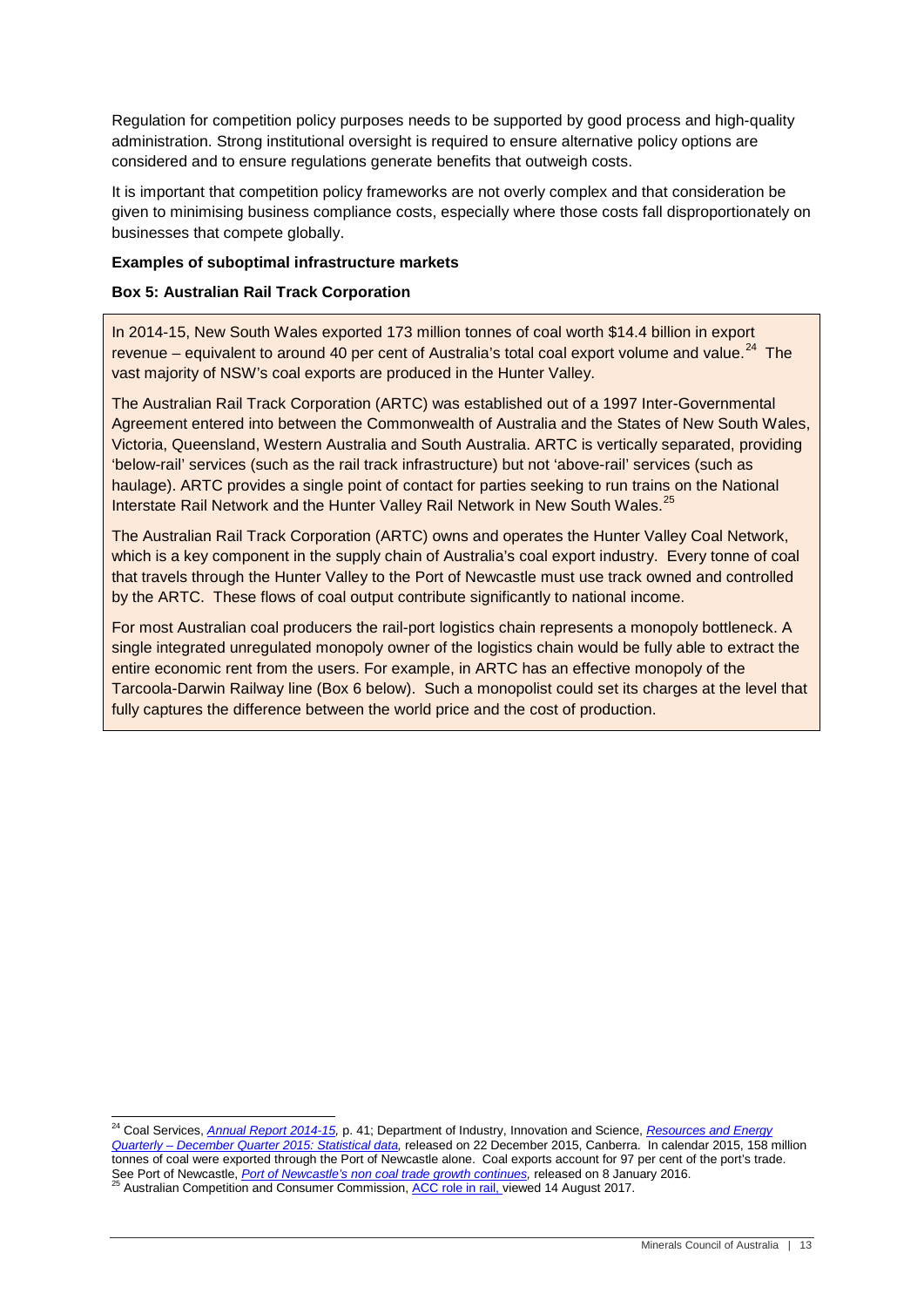#### **Box 6: The Tarcoola-Darwin Railway**

The Tarcoola-Darwin Railway (TDR) transports commodities between Tarcoola (South Australia) and Darwin. The TDR is an effective monopoly of rail services as it is the only railway between South Australia and the Port of Darwin. The railway is operated by Genesee & Wyoming Australia (GWA). GWA has operated freight operations in South Australia since 1997 following acquisition of the former Australian National Railroad lines. In 2010 GWA then acquired ownership of the TDR when it purchased Freightlink.<sup>[26](#page-12-2)</sup> The AustralAsia Railway (Third Party Access) Act 1999 establishes the governance of the TDR. Under the governance arrangement, GWA operates both the below ground and above ground operation of the TDR.

The Port of Darwin is Australia's most northern deep water harbour and the closest port to Asia. Until 2016, the Port was owned by the Northern Territory Government; however, in 2016, the government established a 99-year lease of the Port with the Landbridge Group. The Landbridge Group now operates the multi-user, mixed cargo and marine services port. The leased area includes land adjacent to the railway for future development.

In 2013-2014, total throughput for all Australian ports totalled 1,220 million tonnes (MT), with the Port of Darwin one of the smaller contributors, with 4.60 MT of throughput during that same period.<sup>[27](#page-13-0)</sup> Of this, 62 per cent of all throughput was bulk freight, with iron ore (1.88 MT) and manganese (0.92 MT) the main commodities. Dry bulk export from Port Darwin decreased significantly in 2014-15. While this reflects falls in exports of minerals concentrates such as iron ore and manganese, uneconomic freight costs could also be a factor.

| Year                                  | <b>Total cargo trade</b> | Dry bulk exports | <b>Iron ore</b><br><b>Darwin</b> | <b>Manganese</b><br><b>Darwin</b> |
|---------------------------------------|--------------------------|------------------|----------------------------------|-----------------------------------|
| 2010-11                               | 3,835,354                | 2,226,668        | 1,288,658                        | 882,804                           |
| 2011-12                               | 3,511,007                | 2,218,521        | 1,084,607                        | 833,193                           |
| 2012-13                               | 4,299,009                | 2,560,362        | 1,668,432                        | 888,765                           |
| 2013-14                               | 4,597,933                | 2,816,967        | 1,881,773                        | 924,946                           |
| 2014-15                               | 3,423,680                | 1,534,475        | 735,513                          | 791,970                           |
| <b>Decrease</b><br>2013-14 to 2014-15 | 26%                      | 46%              | 61%                              | 14%                               |

#### **Exports from Port Darwin (million tonnes, MT)**

Source: Darwin Port Corporation, *2015 Trade Report – Positioning for the Future*, 11 September 2015

As the primary means of transport for bulk exports into the Port of Darwin, the TDR carries significant economic importance. The Australian Government, in its June 2015 publication, *Our North, Our Future: White Paper on Developing Northern Australia*, indicated that:

The north is fast developing as a trade gateway for all of Australia. The Darwin-Adelaide Railway has helped lift the volume of exports through Darwin Port to be thirteen times larger in just 10 years.

It is important that the Northern Territory government ensures that appropriate competition policy settings are in place to preserve the efficiency dividend.

<span id="page-13-1"></span><span id="page-13-0"></span><sup>&</sup>lt;sup>26</sup> AustraliaAsia Railway Corporation, <u>Rail Operator,</u> viewed 14 August 2017.<br><sup>27</sup> Ports Australia, <u>Total Throughput (mass tonnes) for 2012/2013</u>, viewed 14 August 2017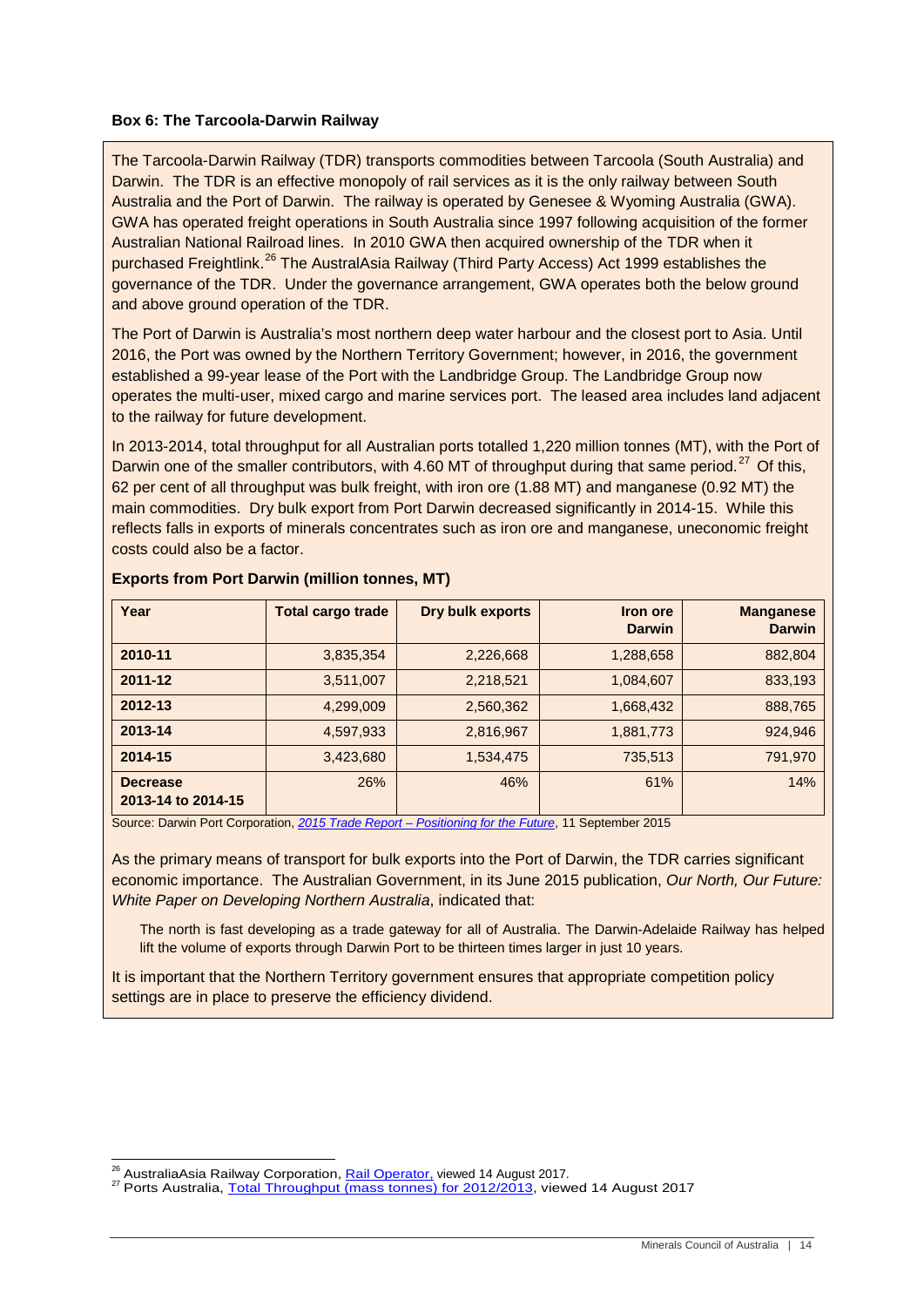#### <span id="page-14-0"></span>**The HVCCC: A unique, voluntary solution to a complex coordination problem**

The Hunter Valley Coal Chain Coordinator (HVCCC) exemplifies how cooperation in the operation of multi-user supply chain infrastructure can enhance efficiency and exports where participants have differing interests. The HVCCC emerged as a voluntary solution to a complex coordination problem by all participants and had to be authorised by the ACCC. It has achieved significant positive outcomes for the coal industry in the Hunter Valley by ensuring a reliable and efficient supply chain (Box 7).

#### **Box 7: The Hunter Valley Coal Chain Coordinator (HVCCC)**

The Hunter Valley Coal Chain Coordinator (HVCCC) brings together the largest coal export operation in the world, consisting of approximately 35 coal mines owned by 11 coal producers, coal haulage distances of up to 380 kilometers, more than 31 points for loading coal onto trains, four rail haulage providers delivering to three coal terminals and the movement and loading of more than 1400 coal vessels a year through the Port of Newcastle.<sup>[28](#page-13-1)</sup>

The HVCCC provides a unique and effective solution to a complex coordination problem that has significant public benefits. It has achieved significant positive outcomes for the coal industry in the Hunter Valley by ensuring a reliable and efficient supply chain. The ACCC describes the public benefits of the HVCCC as:

- More accurate and timely investment decisions;
- Optimal operation of the coal chain and demurrage savings to Australian coal producers;
- Reducing the environmental and safety risks associated with offshore vessel queues; and
- Enhancing the reliability and international reputation of the Hunter Valley coal industry.<sup>[29](#page-14-1)</sup>

This case study is an example of the success of all industry stakeholders in optimising the use of existing and planned infrastructure to meet the requirements of producers who generate significant export income for the nation.

 <sup>28</sup> HVCCC Hunter Valley Coal Chain Coordinator, *[History](https://www.hvccc.com.au/AboutUs/Pages/History.aspx)*, viewed on 14 August 2017

<span id="page-14-2"></span><span id="page-14-1"></span><sup>29</sup> Australian Competition and Consumer Commission, *[Australian Rail Track Corporation Limited, Hunter Valley Coal Network](https://www.accc.gov.au/system/files/Position%20Paper%20Feb%202010.pdf)  [Access Undertaking,](https://www.accc.gov.au/system/files/Position%20Paper%20Feb%202010.pdf)* 10 February 2010.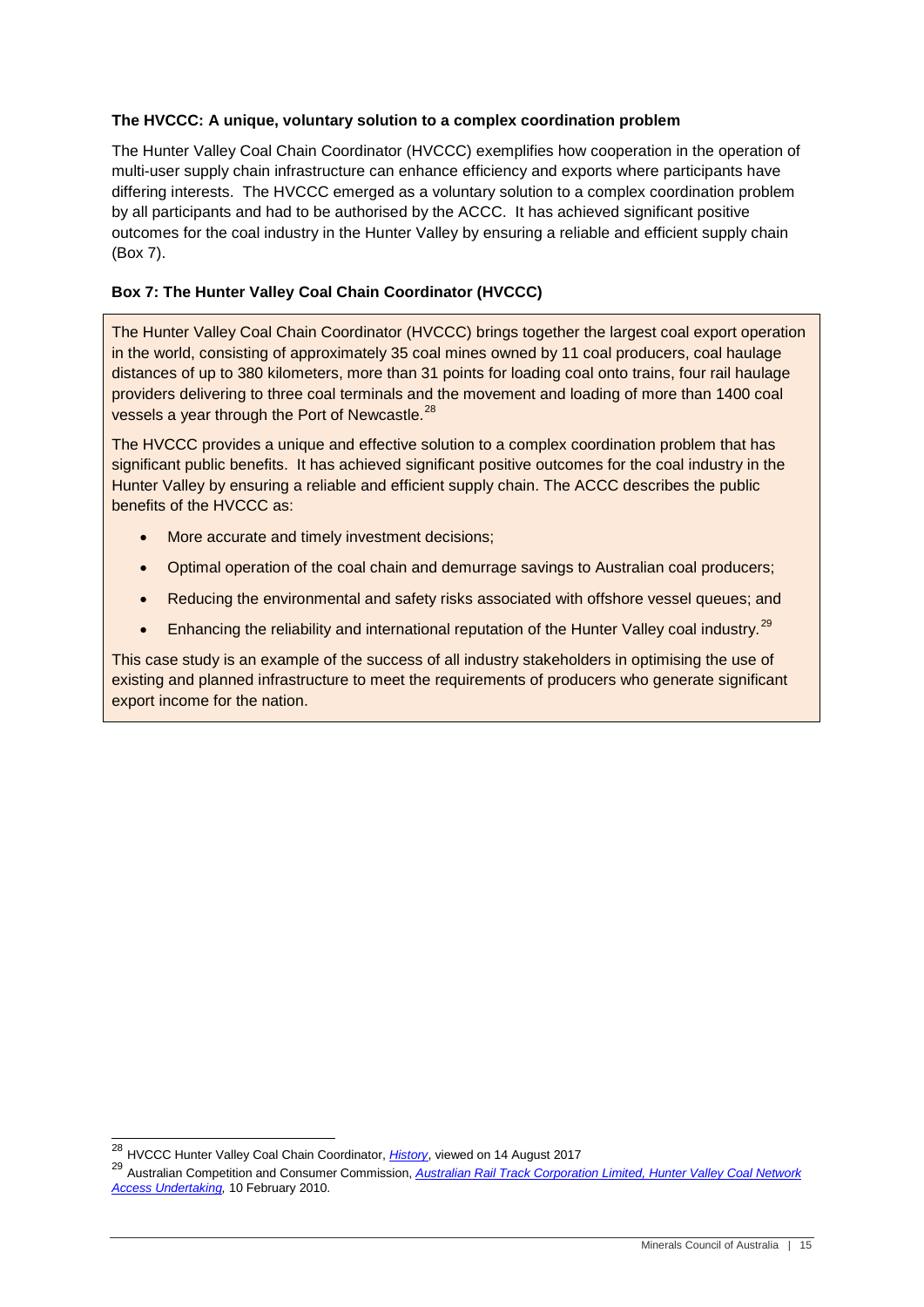## <span id="page-15-0"></span>**3. COASTAL SHIPPING REFORM IS OVERDUE**

- Bulk commodities account for 80 per cent of Australia's coastal shipping trade by tonnage, with bauxite and other aluminium ores and concentrates comprising 34.2 per cent, and iron ore and concentrates 7.5 per cent
- The Coastal Trading Act has increased domestic transport and administration costs and made it more difficult to source coastal shipping services when they are needed
- The Australian Government should continue to prosecute the sensible and pragmatic national interest reforms that were advanced in the Shipping Legislation Amendment Bill 2015.

As the largest user of coastal shipping services, the Australian minerals industry has a strong interest in competitive and cost-effective coastal shipping [\(Figure 1\)](#page-15-1). Bulk commodities account for 80 per cent of Australia's coastal shipping trade by tonnage, with bauxite and other aluminium ores and concentrates comprising 34.2 per cent, and iron ore and concentrates 7.5 per cent. $30$ 

<span id="page-15-1"></span>**Figure 1: Top ten coastal freight routes, 2014–15 (total freight per route in millions of tonnes, predominant commodity and its share of flow)**



<span id="page-15-2"></span>Source: Bureau of Infrastructure, Transport and Regional Economics

<sup>&</sup>lt;sup>30</sup> Data provided to the MCA by the Bureau of Infrastructure, Transport and Regional Economics, 9 May 2017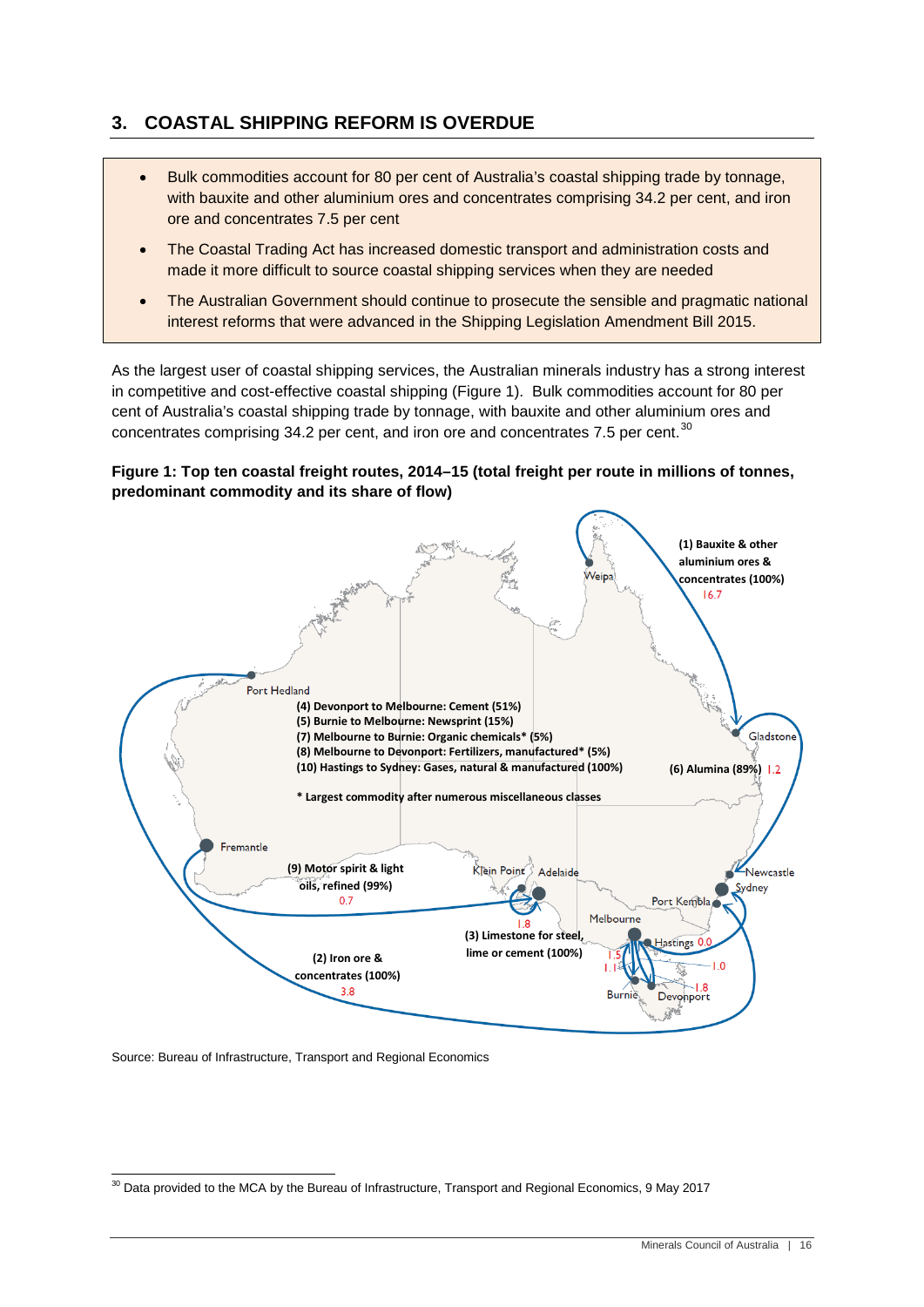The participation of foreign ships is a longstanding feature of Australia's coastal shipping trade and is essential to the efficient and timely movement of freight. Australia has always had an undersupply of ships providing domestic services. From the commencement of the *Navigation Act 1912,* Australia relied upon British ships (and later other foreign vessels) to supplement its coastal shipping fleet.<sup>[31](#page-15-2)</sup>

#### <span id="page-16-0"></span>**The Coastal Trading Act made retrograde changes to competition rules**

The gradual liberalisation of Australia's coastal shipping trade was reversed by the *Coastal Trading (Revitalising Australian Shipping) Act 2012.* This Act made retrograde changes to competition rules by replacing single and continuous voyage permits with a tiered licensing system that discriminates against foreign ships. While Australian-flagged ships enjoy unrestricted access to coastal trade under a five-year general license, foreign-flagged vessels only have access to a 12-month temporary license or, in exceptional circumstances, a 30-day emergency license. In addition, the Coastal Trading Act gives Australian ships the power to contest voyages proposed by foreign ships. $32$ 

The Productivity Commission has observed that: 'Cabotage restrictions are a significant impost for Australian businesses that rely on coastal shipping, and they deter businesses from using coastal shipping'.<sup>33</sup> The then Deputy Prime Minister, the Hon Warren Truss MP, pointed out in 2015 that:

We know that the cost of shipping dry food powder from Melbourne to Brisbane is the same as shipping the same product from Melbourne to Singapore.

And it is cheaper to ship sugar from Thailand to Australia than it is to ship Australian sugar around our own coastline.[34](#page-16-3)

The experience of the Australian mining industry is that the Coastal Trading Act has increased domestic transport and administration costs and made it more difficult to source coastal shipping services when they are needed. In particular:

- For some dry bulk commodity producers, the cost of shipping final product around Australia is now about the same as shipping from overseas to Australia
- Bell Bay Aluminium reported a 63 per cent increase in shipping freight rates from Tasmania to Queensland in just the first year of the 2012 regime – from \$18.20 a tonne in 2011 to \$29.70 a tonne in  $2012^{35}$  $2012^{35}$  $2012^{35}$
- Another company saw freight charges increase by over \$3,000 a day up and down the east coast of Australia.

Companies stress that the requirements of the Coastal Trading Act are particularly onerous given the minerals industry's unpredictable commercial environment. Running a dynamic schedule for bulk commodities like bauxite and alumina requires full flexibility for cancellations and additions. It is extremely difficult – and unreasonable – for a bulk shipper to provide accurate information about planned voyages a year in advance.

The MCA broadly supports the following amendments to the Act that are proposed in the government's *Coastal Shipping Reforms: Discussion Paper:*

- 1. Abolishing the five-voyage minimum for temporary license holders and allowing them to apply for single voyages
- 2. Removing the need to consult general license holders and other stakeholders if there is no general license holder who wishes to be consulted and/or no general-license vessel which is able to carry the product

<span id="page-16-1"></span>

<sup>&</sup>lt;sup>31</sup> Commonwealth of Australia, *Explanatory [Memorandum to the Shipping Legislation Amendment Bill](http://parlinfo.aph.gov.au/parlInfo/download/legislation/ems/r5495_ems_d26159f7-ed95-407e-ab4c-3ea6eebedde0/upload_pdf/503083.pdf;fileType=application%2Fpdf) 2015*, p. 46.<br><sup>32</sup> Commonwealth of Australia, *[Explanatory Memorandum to the Shipping Legislation Amendment Bill](http://parlinfo.aph.gov.au/parlInfo/download/legislation/ems/r5495_ems_d26159f7-ed95-407e-ab4c-3ea6eebedde0/upload_pdf/503083.pdf;fileType=application%2Fpdf) 2015*, pp.

<span id="page-16-3"></span><span id="page-16-2"></span>*[Reading Speech on the Shipping Legislation Amendment Bill 2015,](http://parlinfo.aph.gov.au/parlInfo/genpdf/chamber/hansardr/bcc6cf79-e37b-4f70-9a20-0ddc17522ca5/0026/hansard_frag.pdf;fileType=application%2Fpdf)* Hansard, 25 June 2015, p. 7577.<br><sup>35</sup> ibid., p. 7577.

<span id="page-16-4"></span>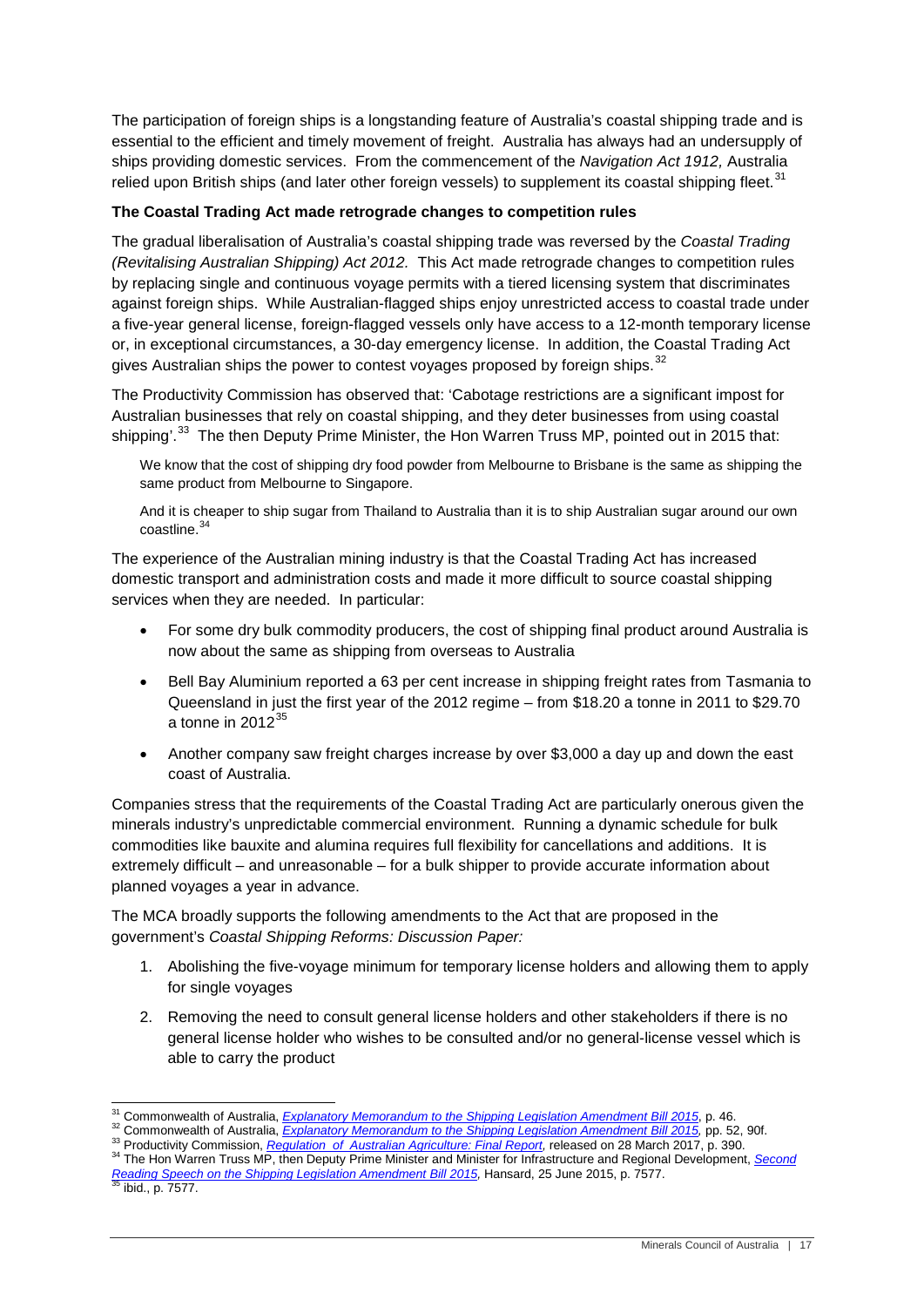- 3. Replacing the two types of licence variations ('authorised matters' and 'new matters') with a single temporary-license variation provision, and allowing only one business day for consultations (instead of two days)
- 4. Limiting the requirement to lodge voyage notifications two business days before the loading date to those voyages where details provided in the application have changed
- 5. Amending the tolerance limit for loading dates from five days to 30 days and removing volume tolerances altogether (currently 20 per cent of the nominated cargo volume)
- 6. Abolishing emergency licenses and modifying the criteria for issuing general licenses and temporary licenses to allow for emergency situations.
- 9. Clarifying several definitions in the Act to assist with administration.<sup>[36](#page-16-1)</sup>

In contrast, the MCA has reservations about the following proposed amendments:

- 7. Amending the definition of 'coastal trading' to include voyages to and from places in Australian waters outside the coastal waters of a state or territory, such as offshore installations in Australian territory to the mainland
- 8. Amending the definition of 'coastal trading' to include vessels docked for service in dry dock, or docked for maintenance, repairs, cleaning or painting, and not engaged on a voyage.

The MCA submits that proposed amendment 7 requires further consideration to understand better the full implications of such an amendment. Additionally, while the rationale for proposed amendment 8 – providing that foreign vessels undergoing repairs in Australia should not be subject to importation – is understood and accepted, the MCA queries whether the more appropriate vehicle to implement this position is under Customs legislation and regulations.

#### <span id="page-17-0"></span>**The contestability provision diminishes productivity and increases uncertainty**

While the first six and ninth amendments proposed in the discussion paper would ameliorate the inflexibility and burdens of the Coastal Trading Act, consideration should also be given to removing the restrictions that protect Australian-flagged ships from competition by foreign-flagged vessels.

Whereas the previous licensing regime allowed both Australian and foreign-flagged ships to engage in coastal trade, the current regime imposes more onerous regulatory obligations on foreign-flagged vessels. Yet even though these differential requirements ensure that Australian vessels receive preferential treatment in coastal trading, they are failing to revitalise the Australian shipping industry. Rather, as the Productivity Commission has argued, the net effect of these protectionist measures is to reduce competition in coastal shipping services and to reduce incentives for domestic suppliers to improve. Consequently, industry users are switching to alternative modes of transport, thereby contributing to a further decline in demand for Australian shipping services.<sup>[37](#page-17-1)</sup>

The contestability provision exemplifies how the Coastal Trading Act diminishes productivity and increases uncertainty. When a foreign vessel applies for a temporary license, the minister must notify all general license holders of the application (and other bodies that the minister considers would be directly affected if the application were granted). If a domestic shipping company indicates that it is able to conduct any nominated voyages under its general license, this triggers a mandatory consultation process between the foreign shipping company and the general license holder. This negotiation may be arbitrated by the department, but ultimately the minister (or his or her delegate) decides whether to grant or refuse the temporary license application.<sup>[38](#page-17-2)</sup>

<span id="page-17-3"></span><span id="page-17-1"></span><sup>&</sup>lt;sup>36</sup> Department of Infrastructure and Regional Development, [Coastal Shipping Reforms: Discussion Paper,](https://infrastructure.gov.au/maritime/business/coastal_shipping/files/Coastal_Shipping_Reforms_Discussion_Paper.pdf) 21 March 2017.<br><sup>37</sup> Productivity Commission, *[Tasmanian Shipping and Freight:](http://www.pc.gov.au/inquiries/completed/tasmanian-shipping/report/tasmanian-shipping.pdf) Final Report*, released on 24 June 2014, [Regulation of Australian Agriculture: Final Report,](http://www.pc.gov.au/inquiries/current/agriculture/draft/agriculture-draft.pdf) released on 28 March 2017, pp. 390, 392f.<br><sup>38</sup> Productivity Commission, <u>[Tasmanian Shipping and Freight:](http://www.pc.gov.au/inquiries/completed/tasmanian-shipping/report/tasmanian-shipping.pdf) Final Report</u>, released on 24 June 2014, Canberra, p. C.13;

<span id="page-17-2"></span>Commonwealth of Australia, *[Explanatory Memorandum to the Shipping Legislation Amendment Bill](http://parlinfo.aph.gov.au/parlInfo/download/legislation/ems/r5495_ems_d26159f7-ed95-407e-ab4c-3ea6eebedde0/upload_pdf/503083.pdf;fileType=application%2Fpdf) 2015,* pp. 90f.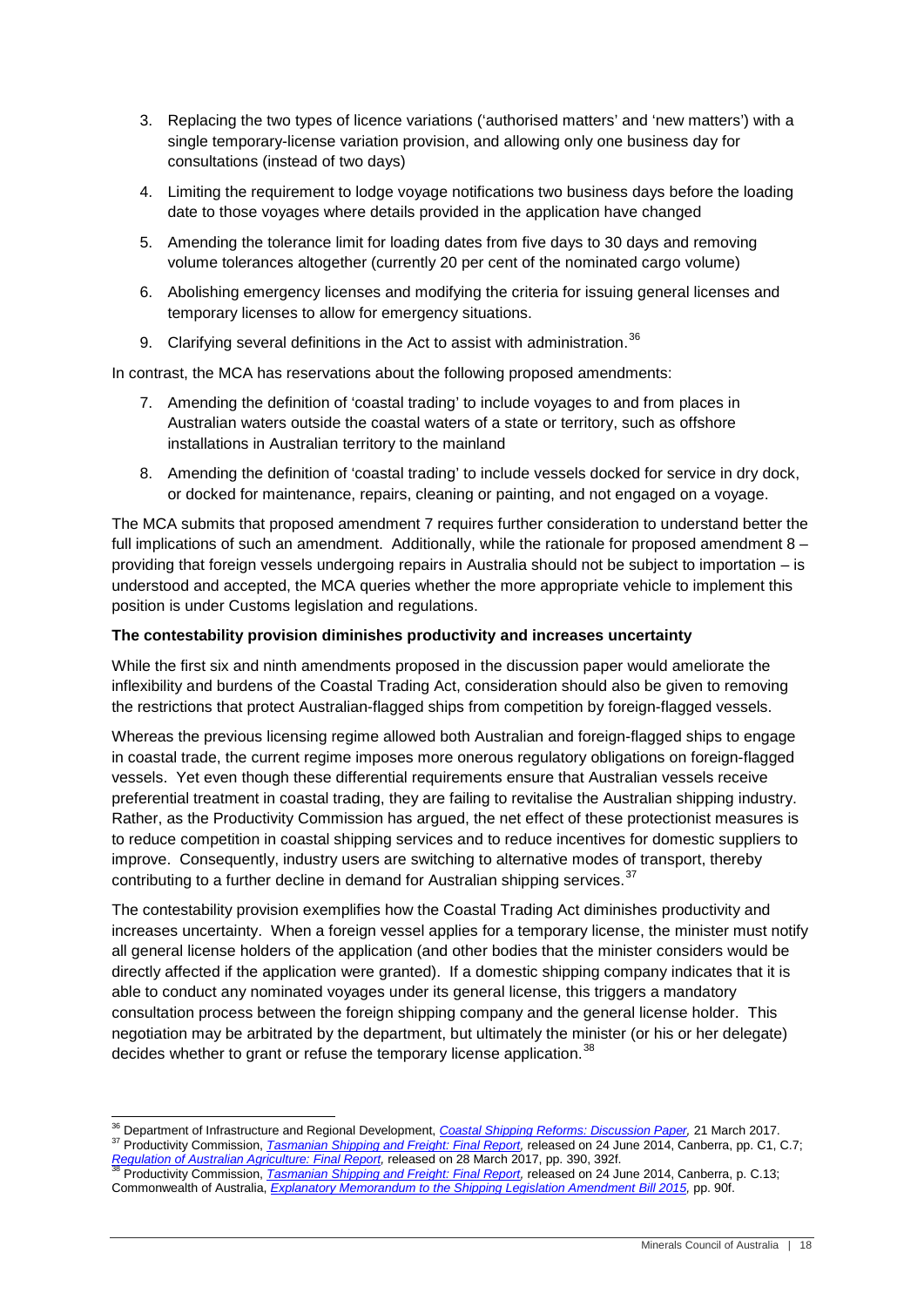In assessing a temporary license application, the minister (or his or her delegate) *must* have regard to the following factors:

- The outcome of negotiations
- Whether, and to what extent, the vessel authorised by the holder's general licence is equipped to carry the passengers or cargo specified in the application
- Whether those passengers or cargo can be carried on the expected loading dates or within 5 days before or after the relevant date
- If the application relates to the carriage of cargo the reasonable requirements of a shipper of the kind of cargo specified in the application.<sup>[39](#page-17-3)</sup>

The Coastal Trading Act also nominates several factors which the minister (or his or her delegate) *may* consider, including 'any other matters the Minister thinks relevant.<sup>40</sup>

A majority decision of the Full Court of the Federal Court of Australia clarified that commercial matters – such as freight rates, contractual terms or the economic position of the cargo owner – are not part of the mandatory consideration of 'the reasonable requirements of a shipper of the kind of cargo specified in the application'. While commercial matters cannot be excluded from consideration, the minister (or his or her delegate) cannot give them a weighting that is inconsistent with the primary protectionist objective of the Coastal Trading Act. As Chief Justice Allsop explained:

Subject to the breadth of available considerations in  $s$  34(2)(g), no provision of the Act makes freight rates (proposed by the general licence holder or the temporary licence applicant) an identifiable consideration … [B]ut is impossible, in my view, to exclude freight rates and their impact on industry anxious to keep costs down, as legally irrelevant. How much weight to put on freight rates in any particular case will generally be a matter for the decision-maker. There may, however, be circumstances that display such a weight being given to a legally relevant circumstance that it so distorts the operation of the Act beyond and outside the intended operation of the regulatory framework intended by s 3(1) as to be legally unreasonable and inconsistent with the Act. This Act was part of a suite of legislation to revitalise Australian shipping. It was not a piece of legislation to ensure the lowest possible freight rates set by foreign-flagged vessels to shipper interests in Australia and thereby make the development of Australian-owned or registered vessels very difficult. The balance of competing considerations is one for the decision-maker armed with contemporaneous and up-to-date information and chosen government policy.<sup>4</sup>

The previous government sought to solve this problem by redefining the objectives of the Act as fostering a competitive coastal shipping services industry that supports the Australian economy, and maximising the use of available shipping capacity on the Australian coast. The previous government also sought to afford Australian and foreign ships equal access rights to carry coastal goods or passengers.<sup>[42](#page-18-2)</sup> Both of these reforms would have improved the efficiency of the Coastal Trading Act and should be reconsidered.

Unless the overriding anti-competitive objective (and discriminatory regulatory regime) of the Coastal Trading Act is addressed, coastal shipping will continue to decline as a share of the national freight task – despite growing volumes. In 2015, the then Deputy Prime Minister warned that:

Between 2000 and 2012, while the volume of freight across Australia actually grew by 57 per cent, shipping's share of the Australian freight task fell from about 27 per cent to just under 17 per cent. Between 2010 and 2030, Australia's overall freight task is expected to grow by 80 per cent, but coastal shipping is only forecast to increase by 15 per cent.<sup>[43](#page-18-3)</sup>

The Coastal Trading Act has reduced access to foreign shipping at a time of global oversupply of shipping capacity. Conversely, the fleet of Australian ships suitable for domestic maritime transport

<span id="page-18-4"></span><span id="page-18-0"></span><sup>&</sup>lt;sup>39</sup> Commonwealth of Australia, *Coastal Trading (Revitalising Australian Shipping) Act 2012,* Section 34(3).<br><sup>40</sup> ibid., Section 34(2).<br><sup>41</sup> Federal Court of Australia, *CSL Australia Pty Limited v Minister for Infrastruc* 

<span id="page-18-1"></span>

<span id="page-18-3"></span><span id="page-18-2"></span>*[Reading Speech on the Shipping Legislation Amendment Bill 2015,](http://parlinfo.aph.gov.au/parlInfo/genpdf/chamber/hansardr/bcc6cf79-e37b-4f70-9a20-0ddc17522ca5/0026/hansard_frag.pdf;fileType=application%2Fpdf)* Hansard, 25 June 2015, p. 7576.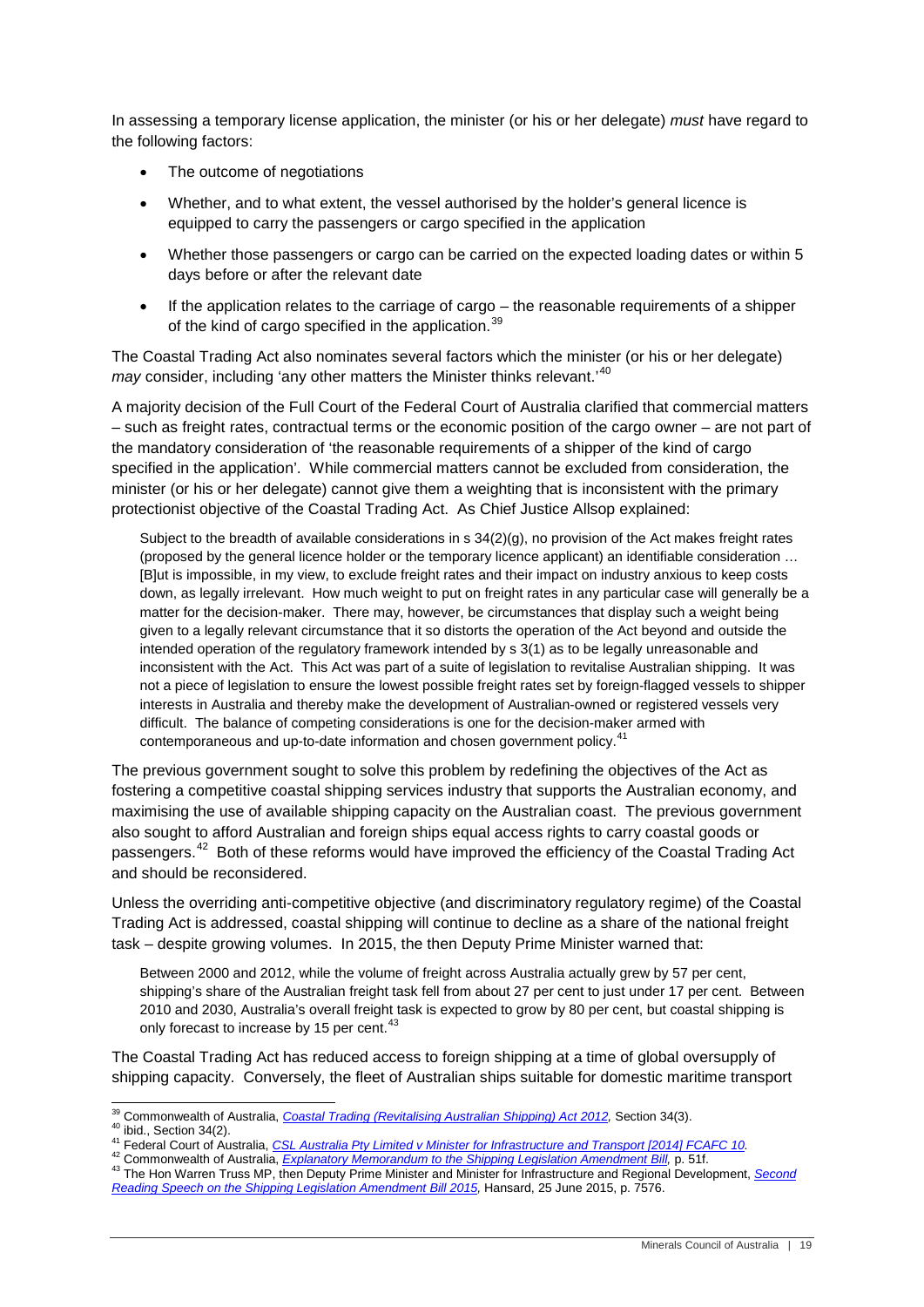has been declining for decades. The number of major Australian registered ships with coastal licenses has halved from 30 in 2006-07 to 15 in 2013-14. Since the Coastal Trading Act was introduced, the carrying capacity of the Australian coastal fleet has decreased by 63 per cent.<sup>[44](#page-18-4)</sup>

In addition, Australia's coastal fleet is older and more costly to operate by international standards. The average age of a major Australian ship with a general license is 23 and none are aged less than 15 years – the upper age limit preferred by shippers. Older ships are slower, less efficient and reliable, and require larger crew contingents. They also attract higher insurance premiums.<sup>45</sup>

The higher operating cost of Australia's ageing fleet is contributing to its declining participation in international trade. The regulatory impact statement on the Shipping Legislation Amendment Bill 2015 concluded that:

[T]he current situation is such that foreign participation in the Australian domestic maritime industry is essential for the foreseeable future … The declining tonnage of trading ships on the Australian registry has led to a shortage in Australian capacity on domestic routes and has brought about an increased reliance on foreign ships to provide these services … Domestic coastal trade suffers from either high freight charges or loss of business to the road and rail freight sectors.<sup>[46](#page-19-2)</sup>

To stimulate competition and growth in Australia's coastal trade, the government should continue to prosecute the sensible and pragmatic national interest reforms proposed in the Shipping Legislation Amendment Bill 2015:

- Introducing a single permit system allowing unrestricted trade for both Australian and foreign vessels
- Ensuring that Australian and foreign-registered vessels are subject to the same conditions of access and operation by removing the ability of domestic ships to contest voyages proposed by foreign ships.

At the same time, the bill proposed no changes to the Fair Work Act and sought to apply Part B of the Seagoing Industry Award to foreign vessels primarily engaged in coastal trading.<sup>[47](#page-19-3)</sup>

#### <span id="page-19-0"></span>**The case for coastal shipping reform is compelling**

A number of respected and independent bodies have urged the federal government to liberalise Australia's coastal trade. In its final report on the regulation of agriculture, the Productivity Commission recommended that:

As a matter of priority, the Australian Government should amend coastal shipping laws to substantially reduce barriers to entry for foreign vessels, to improve competition in coastal shipping services.[48](#page-19-4)

Similarly, the Australian Competition and Consumer Commission stated that liberalising the coastal shipping trade would benefit businesses and consumers:

Restrictions on competition in coastal shipping are potentially at odds with principles of National Competition Policy … Increased competition in coastal shipping should result in lower freight costs, with flow-on effects of lower prices for manufacturing inputs and consumer goods … A more efficient coastal shipping industry will help to relieve pressure on Australia's road and rail networks, lowering transport costs and consequently prices, across the economy.[49](#page-19-5)

The Competition Policy Review Panel reasoned that cabotage licensing is justified only if it can be shown that the costs of restricting competition are more than offset by benefits to the nation:

<span id="page-19-6"></span><span id="page-19-2"></span><span id="page-19-1"></span><sup>&</sup>lt;sup>44</sup> Commonwealth of Australia, *[Explanatory Memorandum to the Shipping Legislation Amendment Bill,](http://parlinfo.aph.gov.au/parlInfo/download/legislation/ems/r5495_ems_d26159f7-ed95-407e-ab4c-3ea6eebedde0/upload_pdf/503083.pdf;fileType=application%2Fpdf)* pp. 8, 83.<br><sup>45</sup> ibid., p. 50.<br><sup>46</sup> Commonwealth of Australia, *Explanatory Memorandum to the Shipping Legislation Amendme* 

<span id="page-19-4"></span><span id="page-19-3"></span>

<span id="page-19-5"></span>*[regulating coastal shipping in Australia,](https://www.accc.gov.au/system/files/ACCC%20submission%20to%20the%20Government%20s%20Options%20Paper%20Approaches%20to%20regulati....pdf)* May 2014, p. 1.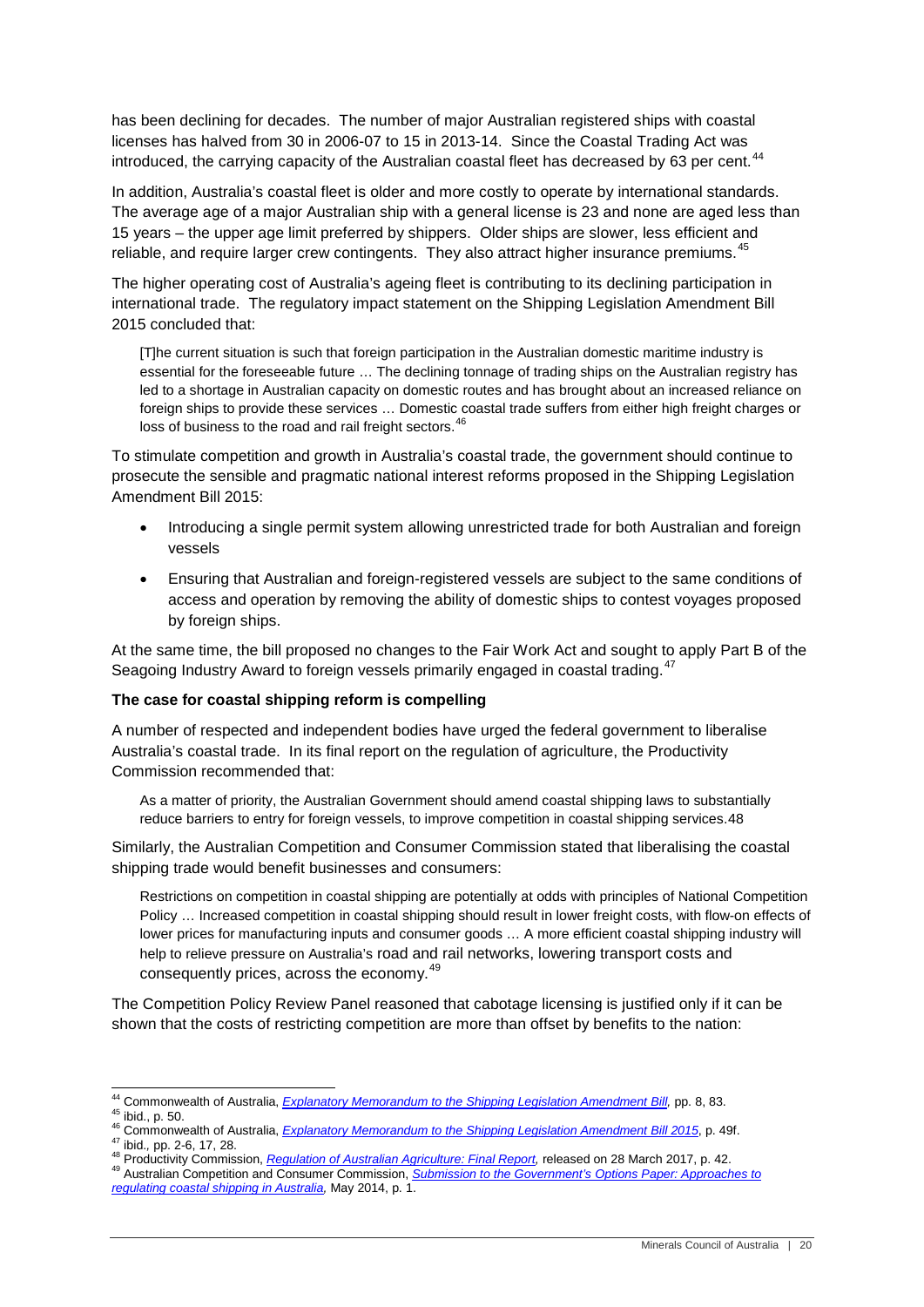The Panel considers that reform of coastal shipping and aviation cabotage regulation should be a priority. Consistent with the approach the Panel recommends for other regulatory reviews, the Panel considers that restrictions on cabotage for shipping and aviation should be removed, unless it can be demonstrated that the benefits of the restrictions to the community as a whole outweigh the costs and the objectives of the policy can only be achieved by restricting competition.<sup>[50](#page-19-6)</sup>

The Commission of Audit judged cabotage licensing to be 'effectively industry assistance' and advised that: 'To ensure a more efficient coastal shipping industry, the Commission recommends cabotage be abolished.'<sup>[51](#page-20-0)</sup>

Conversely, there is no credible economic analysis to suggest that restricting access to foreign ships is good policy. The positive assessment of the regulatory impact statement on the Coastal Trading Act assumed substantial productivity gains that appeared 'unrealistic' to the Productivity Commission.[52](#page-20-1) Subsequent cost-benefit analyses (conducted for both industry and government) have shown that shielding the domestic shipping industry from competition imposes significant net national costs.

The deadweight loss of the existing regulatory regime to the national economy is expected to be between \$242 and \$466 million to 2025.<sup>[53](#page-20-2)</sup> The Productivity Commission has argued that Tasmania is disproportionately harmed, because it depends on coastal shipping for 99 per cent of freight moved in and out of the state, and because it has smaller freight volumes and more marginal ports.<sup>5</sup>

The high opportunity cost of the Coastal Trading Act – and its failure to revitalise domestic shipping – puts paid to any claim that liberalising coastal trade would result in a net loss of jobs (Box 8).

The regulatory impact statement on the Shipping Legislation Amendment Bill 2015 estimated that a controlled deregulation of coastal shipping would deliver a net benefit of \$786.2 million to the Australian economy and an annual deregulatory saving to business of \$27.9 million.<sup>[55](#page-20-4)</sup> On the other hand, retaining or increasing restrictions on the participation of foreign ships would entrench domestic shipping industry assistance at the expense of the wider Australian community.

<span id="page-20-1"></span><span id="page-20-0"></span>

<sup>&</sup>lt;sup>50</sup> Competition Policy Review Panel, *Final Report*, 31 March 2015, p. 210.<br><sup>51</sup> Commission of Audit, *Towards Responsible Government, Phase 2 Report*, March 2014, p. 29.<br><sup>52</sup> Productivity Commission, *Final Report on Tas* 

<span id="page-20-2"></span>

<span id="page-20-3"></span>

<span id="page-20-5"></span><span id="page-20-4"></span>p. 392. <sup>55</sup> Commonwealth of Australia, *[Explanatory Memorandum to the Shipping Legislation Amendment Bill,](http://parlinfo.aph.gov.au/parlInfo/download/legislation/ems/r5495_ems_d26159f7-ed95-407e-ab4c-3ea6eebedde0/upload_pdf/503083.pdf;fileType=application%2Fpdf)* pp. 68, 70.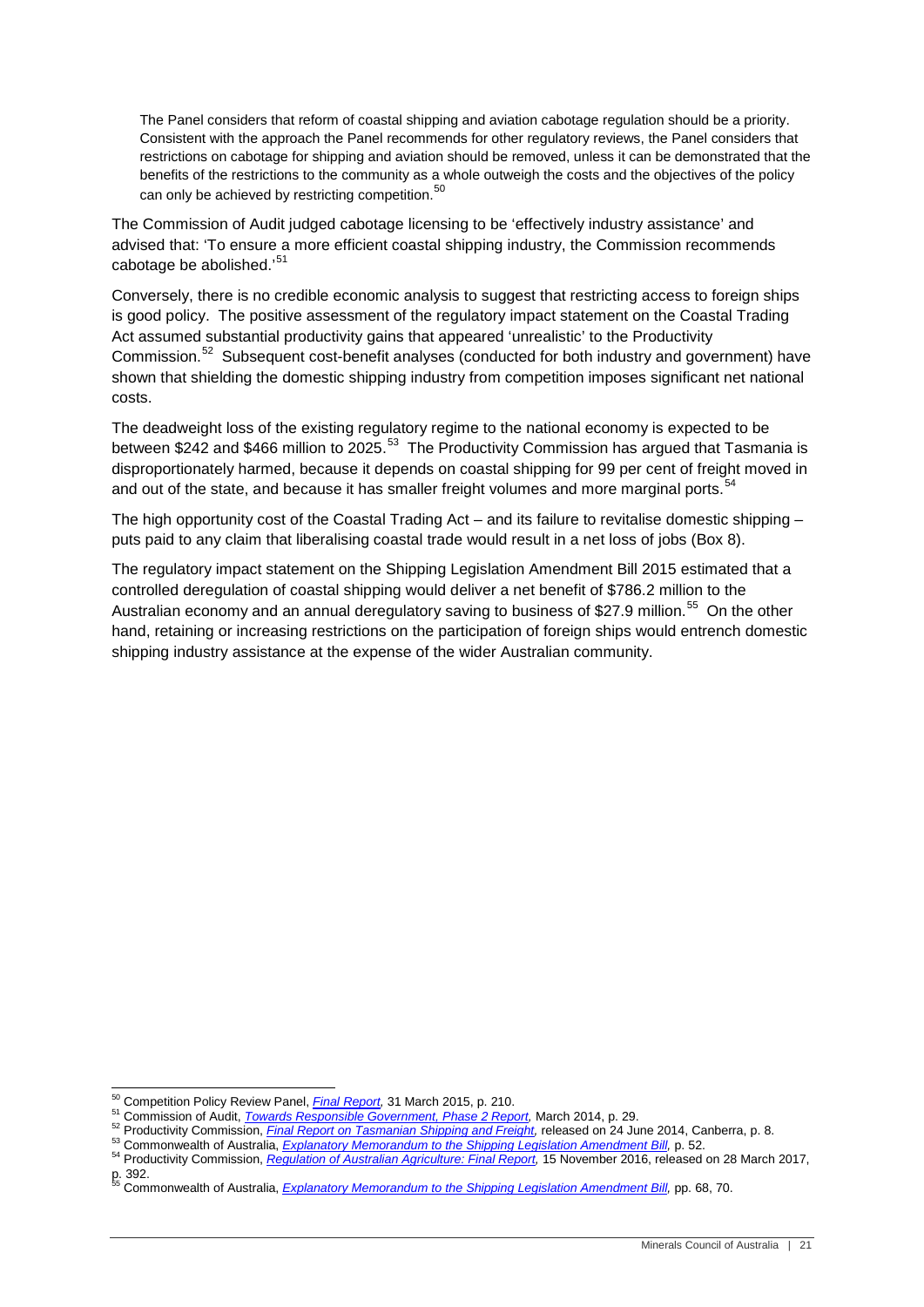#### **Box 8: The Coastal Trading Act temporarily protects some jobs at the expense of many more**

Protectionist measures – like those enshrined in the Coastal Trading Act – might preserve some jobs for some time in one industry, but they place many more jobs in other industries at risk by reducing their competitiveness. The Productivity Commission argues strongly that the while the Coastal Trading Act cannot sustainably protect jobs from international competition, it does increase costs for the users of coastal shipping and the broader Australian community.

The Shipping [Legislation] Amendment Bill [2015] was referred to was referred to the Senate Rural and Regional Affairs and Transport Legislation Committee, which pointed to the estimated benefit from the proposed amendments of over \$667 million over 20 years (SRRATLC 2015b). These benefits would arise through increased competition from foreign vessels …

However, Parliament did not pass the [Shipping Legislation Amendment] bill due to concerns over the potential loss of Australian jobs (Albanese 2016) …

In itself, protecting an industry to preserve jobs is not justified. The cabotage restrictions protect some jobs at the expense of growth in other industries (PC 2014g). Protecting an industry from competition not only harms consumers (in this case farmers), but also reduces the incentives of the protected industry to improve its efficiency and competitiveness. Over time, the protected industry falls further behind foreign competitors, requiring ever more protection and increasing the cost to consumers and the community in general.<sup>[56](#page-20-5)</sup>

Some opponents of the Shipping Legislation Amendment Bill asserted that it would induce the loss of 1,000 jobs. But these opponents ignore the hundreds of thousands of jobs in other industries – including minerals extraction and processing, petroleum, cement, steel and agriculture – that rely on the efficient transportation of freight by sea.

Rio Tinto alone employs 6,000 workers in bauxite mines, alumina refineries and aluminium smelters across Australia, namely:

- Amrun bauxite mining extension project in Cape York Peninsula, Far-North Queensland
- Bell Bay Aluminium smelter near George Town, Tasmania
- Boyne Smelters Limited, located approximately 20 kilometres south of Gladstone at Boyne Island, Central Queensland
- Gove Operations Bauxite Mine Alumina Refinery in North-East Arnhem Land
- Queensland Alumina Limited in Gladstone
- Tomago Aluminium, located 13 kilometres north-west of Newcastle
- Weipa bauxite mine in Cape York Peninsula
- Yarwun alumina refinery situated 10 kilometres north-west of Gladstone.<sup>[57](#page-21-0)</sup>

<span id="page-21-1"></span><span id="page-21-0"></span><sup>&</sup>lt;sup>56</sup> Productivity Commission, *[Regulation of Australian Agriculture: Final Report,](http://www.pc.gov.au/inquiries/completed/agriculture/report/agriculture.pdf)* released on 28 March 2017, p. 392.<br><sup>57</sup> See Rio Tinto, *<u>Our business: Aluminium</u>,* viewed on 13 August 2017.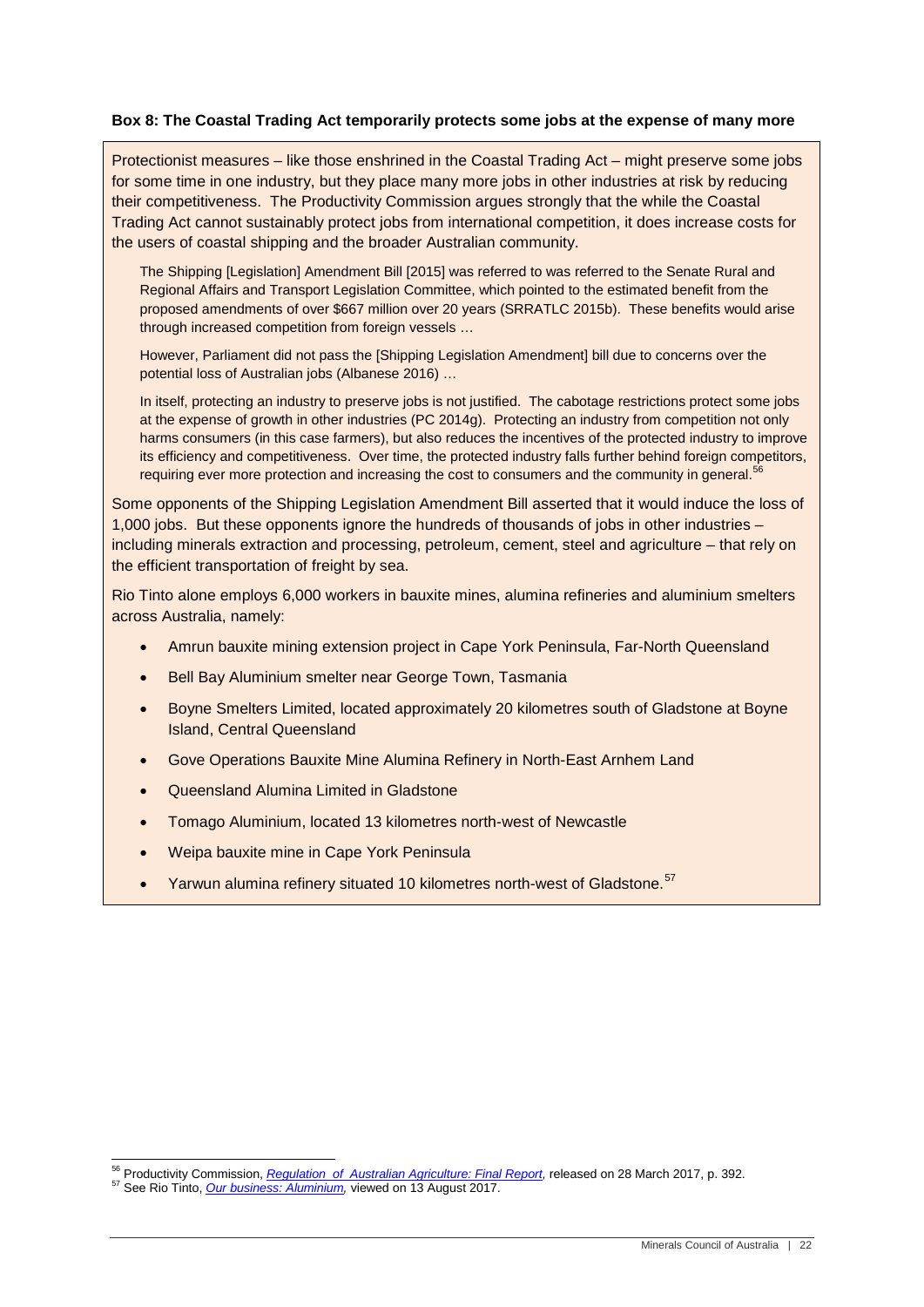## <span id="page-22-0"></span>**4. STREAMLINING AND SAFEGUARDING PROJECT APPROVALS**

- The Australian minerals industry supports environmental regulation that is both efficient in its operation and effective in achieving the desired outcomes.
- However, duplication of federal and state environmental approval processes is causing unnecessary complexity and delays in resource projects. Australian businesses could save \$426 annually if project approvals were streamlined.
- Parliament should approve a One-Stop Shop for environmental approval processes. Also, governments should place greater emphasis on the implementation of risk-based approaches when determining both the assessment pathway and in setting information requirements appropriate to the action proposed.

#### <span id="page-22-1"></span>**Project delays significantly affect the mining's industry competitiveness**

Australia enjoys a comparative advantage in minerals exports, which must be continually defended by reducing costs, improving productivity and pursuing innovation. Regulatory settings have a profound impact on the minerals industry's cost competitiveness, productivity and capacity to adapt to changing market conditions.

The Productivity Commission has pointed out that unnecessary regulatory burden – including overlapping or inconsistent regulations between jurisdictions – restricts management decisions and discourages investment.<sup>58</sup>

Mining developments are subject to local, state/territory and federal government regulations and planning regimes. A study by consultancy firm URS in 2013 identified a substantial increase in state and federal regulation affecting mining approvals between 2006 and 2013.<sup>59</sup> The extent of regulatory 'churn' is highly destabilising for business and undermines community confidence in the rigour of existing processes.

Federal environmental law continues to grow. A 2017 Institute of Public Affairs report found the overall stock of legislation managed by the then Department of Environment increased more than 240 per cent between 2001 and 2014.<sup>[60](#page-22-3)</sup>

The continual expansion in regulation has been compounded by the development of additional independent advisory panels at both federal and state levels. $61$  The 2013 URS report found the trend to establish or expand the mandate of these panels has 'the potential to duplicate the normal assessment processes of government agencies and to undermine the confidence that can be placed in those processes'.<sup>[62](#page-22-5)</sup>

The MCA notes the long lead-times necessary for putting in place new infrastructure to support freight and supply chains. Delays and uncertainty in project approval processes pose a significant risk to the industry's global competitiveness. In a survey of MCA members, 90 per cent of respondents ranked reforming approval processes as 'very important' or 'important' to improving productivity.

A 2012 report by Port Jackson Partners found that Australian thermal coal projects experienced an average project delay of 3.1 years, compared with an average of 1.8 years in other jurisdictions. <sup>63</sup>

<span id="page-22-2"></span><sup>&</sup>lt;sup>58</sup> Productivity Commission, *[Regulation of Australian Agriculture, Draft Report,](http://www.pc.gov.au/inquiries/current/agriculture/draft/agriculture-draft.pdf)* released on 21 July 2016, p. iv-v.<br><sup>59</sup> URS, *Update of national audit of regulations influencing mining [exploration](http://www.minerals.org.au/file_upload/files/reports/2012_Update_of_2006_National_Mining_Regulation_Audit_Final_Report.pdf) and project approval* 

<span id="page-22-7"></span><span id="page-22-4"></span><span id="page-22-3"></span> $^{60}$  Begg, M, *[The growth of federal environmental law](https://www.ipa.org.au/wp-content/uploads/2017/05/IPA_Report_Growth_Of_Federal_Environmental_Law_170430.pdf)*, The Institute of Public Affairs, April 2017, p. 2.<br><sup>61</sup> For example, the Independent Expert Scientific Committee for CSG and large coal developments, established EPBC Act

<span id="page-22-5"></span><sup>62</sup> URS, *Update of national audit of regulations influencing mining [exploration](http://www.minerals.org.au/file_upload/files/reports/2012_Update_of_2006_National_Mining_Regulation_Audit_Final_Report.pdf) and project approval processes*, report commissioned by and prepared for the Minerals Council of Australia, 31 May 2013, p. ix.<br><sup>63</sup> Port Jackson Partners, *[Opportunity at risk: regaining our competitive edge in minerals resources](http://www.minerals.org.au/file_upload/files/presentations/mca_opportunity_at_risk_FINAL.pdf)*, report commissioned by the

<span id="page-22-6"></span>Minerals Council of Australia, MCA, 16 September 2012, p. 27.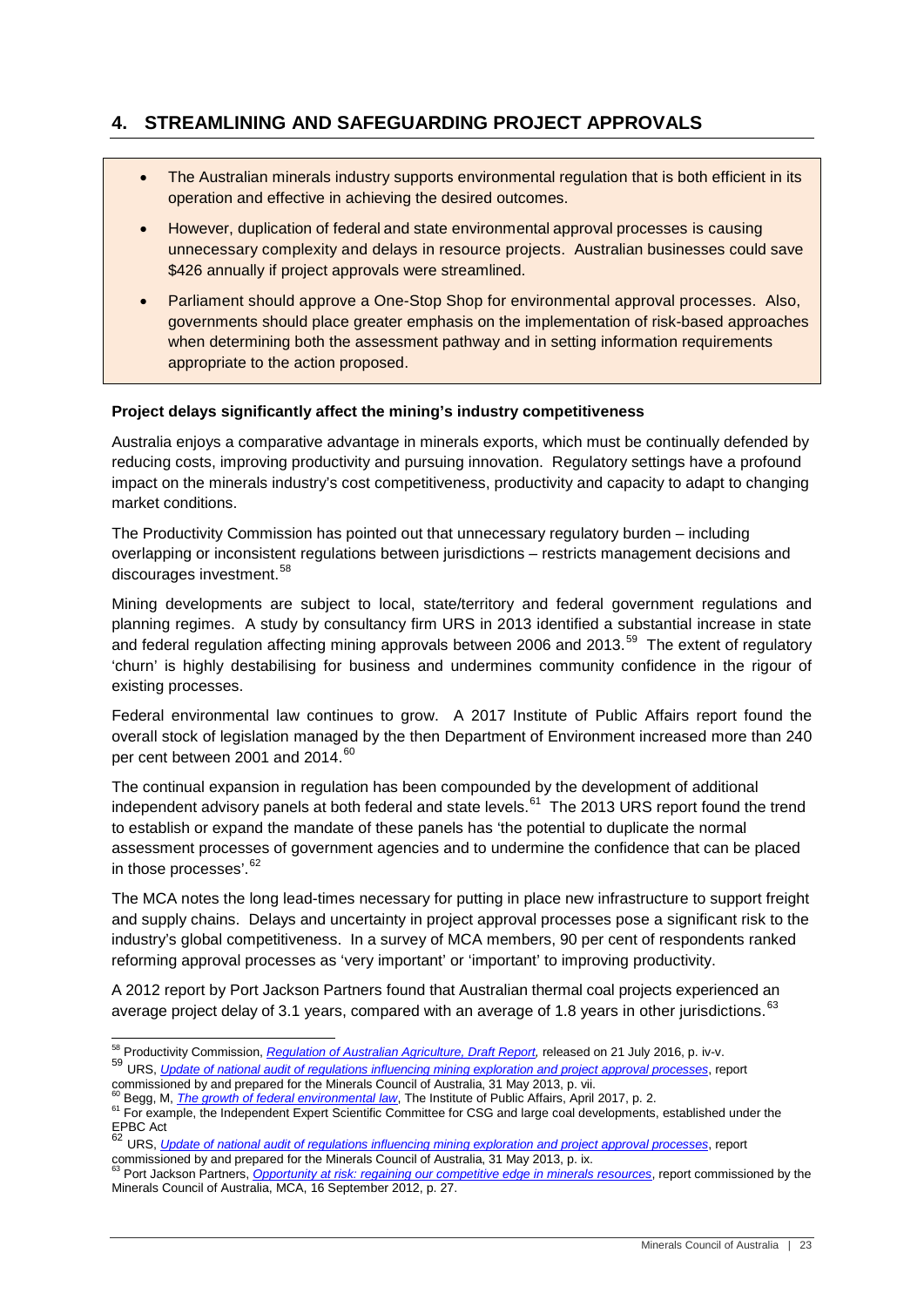The delay costs for projects can be substantial. A one year delay can reduce the net present value (NPV) of a major mining project by up to 13 per cent and cost up to \$1 million every day.  $64$ 

#### <span id="page-23-0"></span>**Environmental assessment and approvals should be streamlined**

One of the biggest drags on the international competitiveness of Australia's minerals industry is lengthy and costly delays in securing project approvals. Commonwealth and state duplication and poor coordination creates overly complex processes/arrangements and have long been identified as major causes of approval delays and result in substantial additional costs for businesses.

The Productivity Commission has concluded that overlap and duplication between federal and state processes can be greatly reduced without lowering the quality of environmental outcomes.<sup>[65](#page-23-1)</sup>

State processes should be fully accredited under the *Environment Protection and Biodiversity Conservation Act 1999* (EPBC Act) to create a single assessment and approval process. Monitoring and reporting arrangements can ensure that the federal government retains oversight and high environmental standards continue to be met.<sup>[66](#page-23-2)</sup>

The benefits of streamlined project approvals are significant. Analysis by the then Department of the Environment concluded streamlining federal and state environmental approval processes would save Australian businesses \$426 million annually.<sup>67</sup> A 2014 BAEconomics found reducing project delays by one year would add \$160 billion to national output by 2025 and create an additional 69,000 iobs.<sup>[68](#page-23-4)</sup> In addition to significant cost-savings to industry, more efficient internal processes reduce government costs as well.

The need to streamline environmental approvals has been recognised by numerous bipartisan reviews over many years. Accordingly, parliament should approve the necessary changes to the EPBC Act and allow the One-Stop Shop reforms to proceed.

The collection and analysis of environmental information can be costly and time consuming for proponents. A large environmental impact assessment (EIA) can cost many millions dollars and take a number of years to complete. A recent draft environmental impact statement in the Northern Territory involved the production of over 8,500 pages of documentation, weighing 43 kilograms.

Governments (state and federal) are taking an increasingly risk averse approach to EIA. This has resulted in unnecessarily complex assessment processes and increasing EIA information requirements resulting in wide ranging assessments of all impacts, regardless of materiality or level of risk. This can significantly increase costs for proponents and delay projects without a concomitant benefit in terms of additional environment protection.

Accordingly, the MCA recommends governments place greater emphasis on the implementation of risk-based approaches when determining both the assessment pathway and in setting information requirements appropriate to the action proposed.

<span id="page-23-1"></span><sup>&</sup>lt;sup>64</sup> MCA member calculations, based on a project value of between \$3 billion and \$4 billion.<br><sup>65</sup> Productivity Commission, *<u>Major Project Development Assessment Processes: Research Report</u>, Canberra, released on* 10 December 2013, pp. 2 and 13.

<span id="page-23-5"></span><span id="page-23-2"></span><sup>&</sup>lt;sup>66</sup> See Allan Hawke, *[The Australian Environment Act: Final report of the Independent Review of the Environment Protection](http://www.environment.gov.au/system/files/resources/5f3fdad6-30ba-48f7-ab17-c99e8bcc8d78/files/final-report.pdf) and Biodiversity Conservation Act 1999, October 2009, p. 66f; and the Productivity Commission, op.* 

<span id="page-23-3"></span>Department of the Environment, [Regulatory cost savings under the one-stop shop for environmental approvals](https://www.environment.gov.au/system/files/resources/c3954859-fca6-4728-a97b-c17f90f6142c/files/regulatory-cost-savings-oss.pdf), Australian Government, Canberra, September 2014, p. 1. <sup>68</sup> BAEconomics*, [The economic gains from streamlining the process of resource project approval](http://www.minerals.org.au/file_upload/files/reports/BAEconomics_Gains_from_reduced_delays_18_Aug_2014.pdf)*, report commissioned by the

<span id="page-23-4"></span>Minerals Council of Australia, Canberra, July 2014, p. 1f.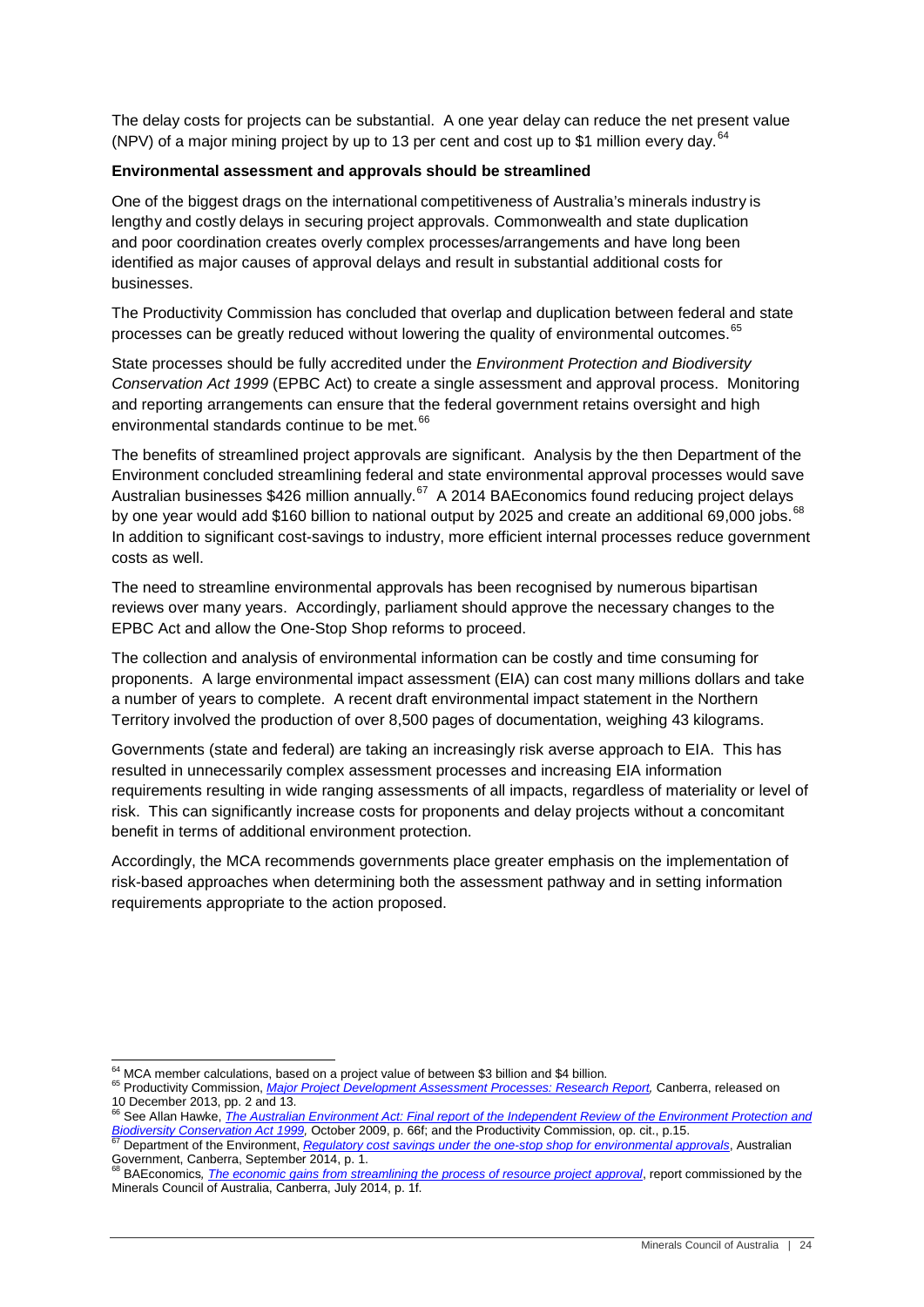## <span id="page-24-0"></span>**5. OTHER MINERALS INDUSTRY POLICY PRIORITIES**

- Urban development must take adequate account of existing and planned export infrastructure.
- Unnecessary restrictions on port development including and maintenance dredging can create a 'bottleneck' or constraints on future port capacity would result in a less cost competitive environment.
- Mining companies should not be burdened with responsibility for reporting on governmentdetermined infrastructure metrics.

#### <span id="page-24-1"></span>**Urban development and land access**

Australia's mining footprint constitutes less than 0.02 per cent of Australia's land mass, compared to almost 60 per cent for agriculture (excluding forestry).<sup>69</sup> Accordingly, the intersection between the mining and agriculture is relatively small. Despite the mining industry's small operational footprint, access to land (including agricultural land) remains critical:

- **Exploration –** Land access is critical for mineral exploration. On-ground activity including exploratory drilling of prospective areas is essential to resource identification and provides the pipeline of future mining projects.
- **Mining** Mining leases are typically much larger than the mining 'footprint'. While land is generally purchased where practical and appropriate, land that overlaps with the mining lease and is not directly affected by the mining operation may remain with the landholder, requiring ongoing land access arrangements to be in place.<sup>[70](#page-24-2)</sup>

Similarly, it is important that urban development takes adequate account of existing and planned export infrastructure. MCA members have noted that in some cases, the approval of new residential housing near existing coal infrastructure has created problems in renewing mining leases.

The MCA recommends that state governments play a greater role in ensuring key infrastructure corridors are protected and that potential encroachment is addressed. State or Territory government support is crucial to providing certainty. For example, unless there is a policy framework or legislation that ensures that a State or Territory is committed to infrastructure, then land around a port area could be sold off for residential development and consequently future coal or other resources shipments could be restricted.

#### **Box 9: Draft Environmental Assessment Guideline for Separation distances between industrial and sensitive land uses**

Western Australia's Environmental Protection Authority (EPA) is proposing mandated buffers between industrial and sensitive land uses. Sensitive land uses includes urban areas such as residences, hospitals, nursing homes, schools, child care facilities, shopping centres and playgrounds. Under the draft guidelines, loading or unloading of bulk materials such as coal, ore, or ore concentrate would require a buffer of between 1 kilometre and 2 kilometres from sensitive land uses. Functionally this could would present difficulties to the transportation and unloading of bulk materials, especially by rail, as many rail tracks travel through urban areas including being close to residences.<sup>[71](#page-24-3)</sup>

<sup>&</sup>lt;sup>69</sup> Australian Bureau of Agricultural and Resource Economics and Sciences, *[2010-11 summary statistics](http://www.agriculture.gov.au/abares/aclump/Documents/2010-11%20nlum%20summary%20statistics.pdf)*, *National scale land use version 5*, Department of Agriculture and Water Resources, Canberra, 2016.

<span id="page-24-3"></span>

<span id="page-24-2"></span>*use version 5*, Department of Agriculture and Water Resources, Canberra, 2016.<br><sup>70</sup> SNL Metals & Mining (formerly Intierra RMG)- Mining and Minerals database, December 2012.<br><sup>71</sup> <u>Draft Environmental Assessment Guideline </u>

Environmental Protection Authority Western Australia, September 2015